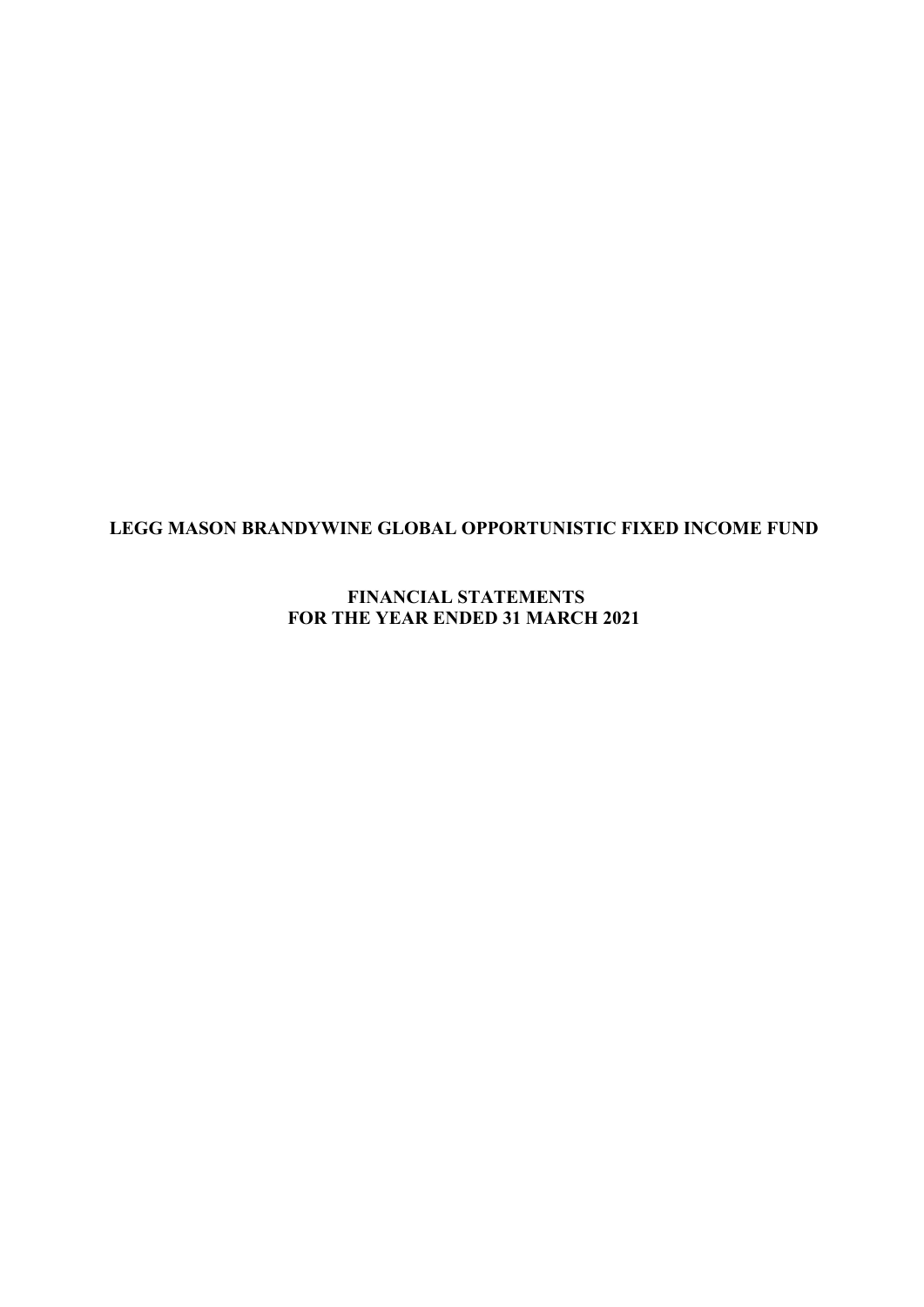# **TABLE OF CONTENTS**

| Page     |
|----------|
| 1        |
| 2        |
|          |
| 3        |
| 4        |
| 5        |
| 6        |
| $7 - 24$ |
| 25       |
|          |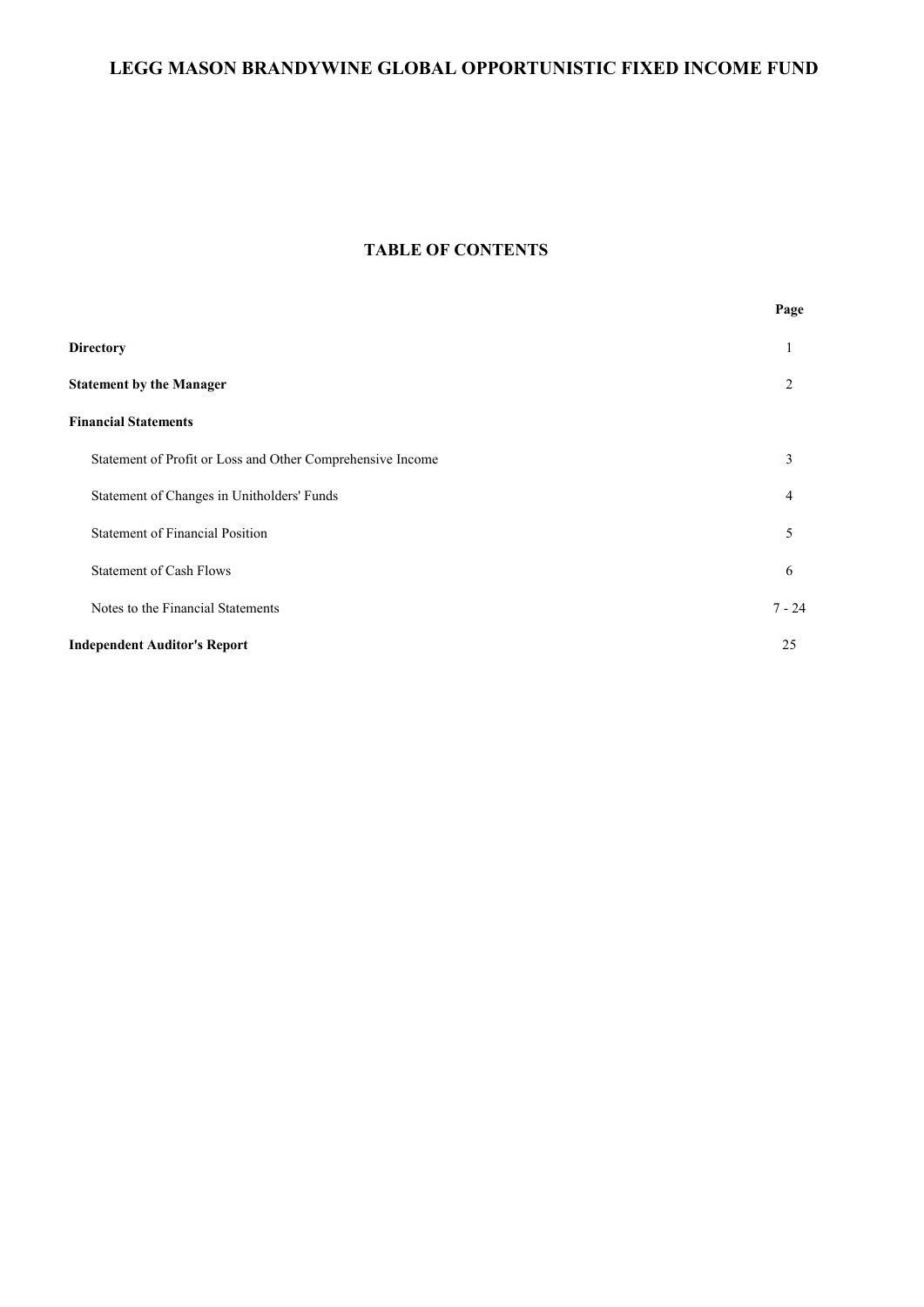# **DIRECTORY**

### **THE MANAGER**

Implemented Investment Solutions Limited Level 2, 1 Woodward Street Wellington

This is also the address of the registered office.

### **DIRECTORS OF THE MANAGER**

Anthony R J Edmonds Ian H Russon Jeremy B Valentine Elizabeth C Maguire (appointed 10 June 2020)

### **THE SUPERVISOR**

Public Trust Level 8, 22 Willeston Street, Wellington Central Private Bag 5902 Wellington, New Zealand 6140

### **INVESTMENT MANAGER**

Legg Mason Asset Management Australia Limited

**FUND ADMINISTRATOR & CUSTODIAN**

BNP Paribas Fund Services Australasia Pty Ltd, New Zealand branch

### **AUDITOR**

PricewaterhouseCoopers 10 Waterloo Quay PO Box 243 Wellington 6140 New Zealand

### **BANK**

ANZ Bank New Zealand Limited (ANZ) (effective 22 February 2021) Westpac New Zealand Limited (Westpac) (terminated 21 February 2021) BNP Paribas Securities Services

# **CORRESPONDENCE**

All correspondence and enquiries about Legg Mason Brandywine Global Opportunistic Fixed Income Fund should be addressed to the Manager, Implemented Investment Solutions Limited, at the above address.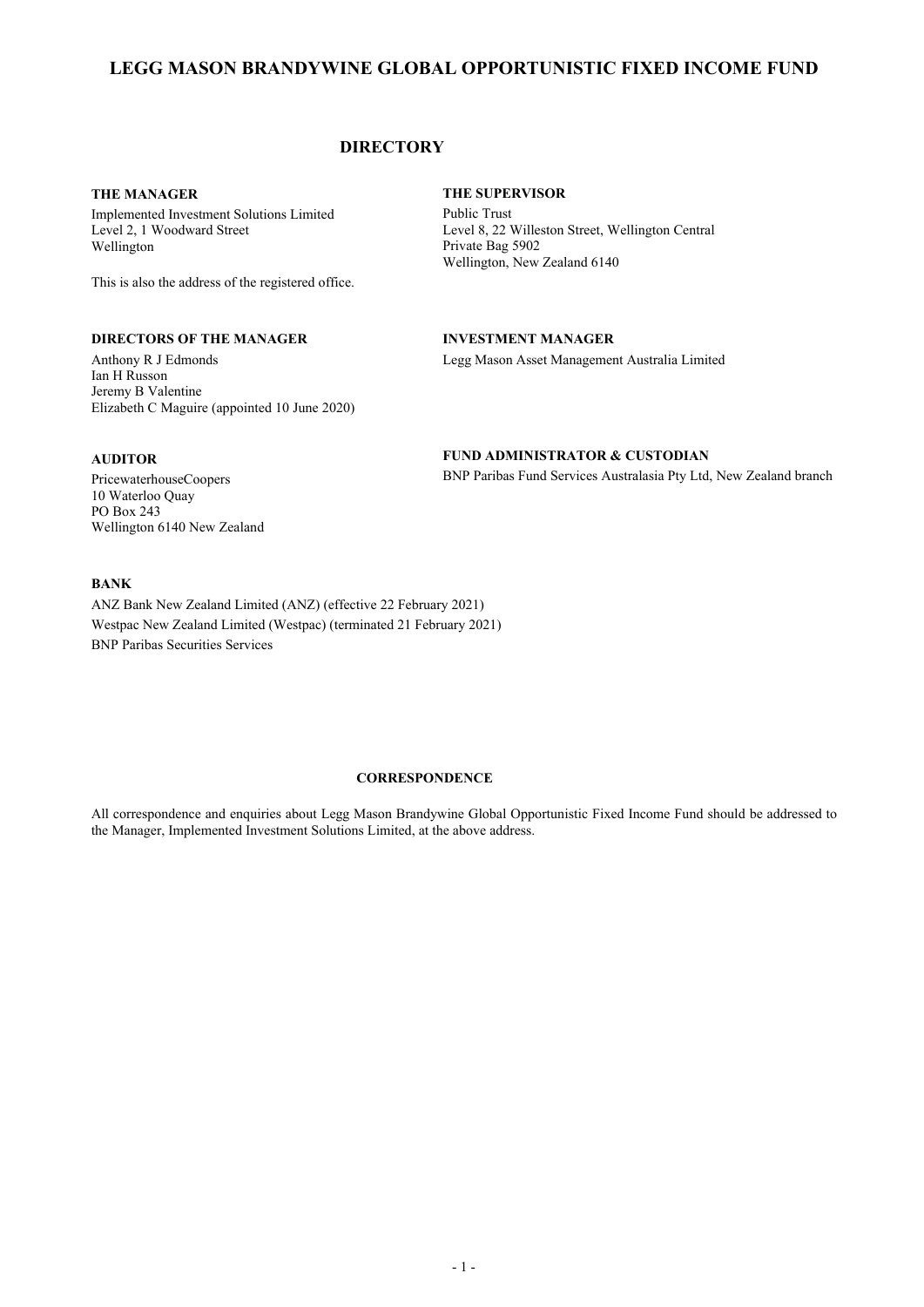Implemented Investment Solutions Limited (the "Manager") and Public Trust ("Supervisor") are parties to a deed dated I December 2016 ("Trust Deed") which sets out the terms and conditions applicable to the Scheme Establishment Deed for the Legg Mason Investments Funds ("Scheme") dated 20 November 2017, then amended 31 January 2018 and funds established by the Manager and the Supervisor within that Scheme.

The Scheme provides that each fund is to be established by the Manager and the Supervisor entering into an Establishrnent Deed setting out the specific terms and conditions relating to that fund.

The Manager has resolved to establish the Legg Mason Brandywine Global Opportunistic Fixed Income Fund (the "Fund"). The Manager and the Supervisor have entered into an establishment deed (Establishment Deed) dated on 3l January 2018 which sets out the specific terms and conditions relating to the Fund.

#### STATEMENT BY THE MANAGER

In our opinion, the accompanying financial statements and notes are drawn up in accordance with generally accepted accounting practice in New Zealand and present fairly the financial position of the Fund as at 31 March 2021, and of the results of its financial performance and cash flows for the year ended on that date in accordance with the requirements of the Trust Deed dated I December 2016, the Scherne and the Establishment Deed each dated 20 November 2017 and amended 3l January 2018.

It is believed that there are no circumstances that may materially and adversely affect any interest ofthe Unitholders.

For and on behalf of: Implemented Investment Solutions Limited

&a

Director Director

 $\mathcal{L}_{\tau}$ 

This Statement was approved for signing at a meeting of the Directors on 19 July 2021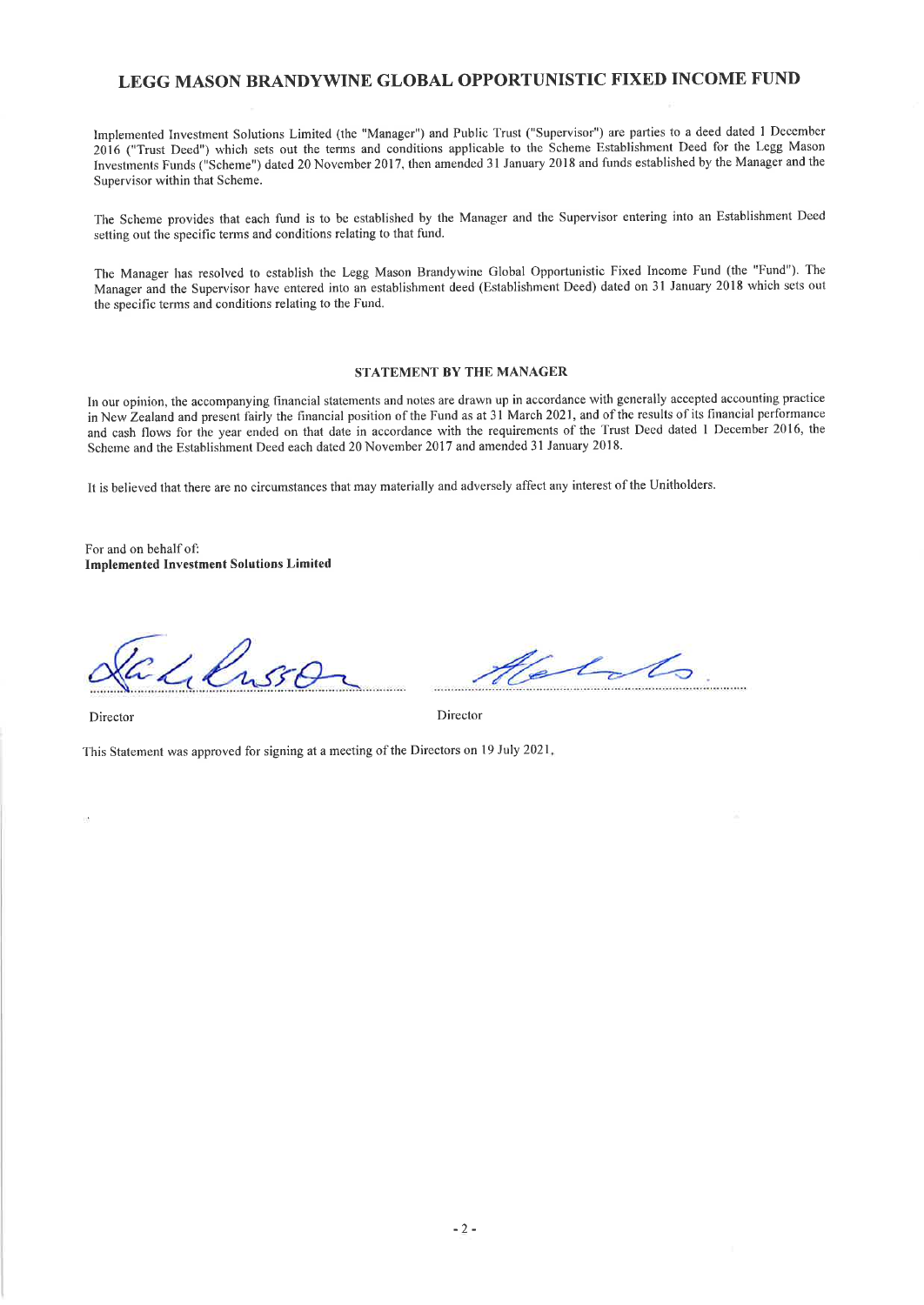### **STATEMENT OF PROFIT OR LOSS AND OTHER COMPREHENSIVE INCOME FOR THE YEAR ENDED 31 MARCH 2021**

|                                                                                    |             | 2021    | 2020      |
|------------------------------------------------------------------------------------|-------------|---------|-----------|
|                                                                                    | <b>Note</b> | \$'000  | \$'000    |
| <b>INCOME</b>                                                                      |             |         |           |
| Interest income                                                                    | 3           | 277     | 3         |
| Net changes in fair value of financial assets at fair value through profit or loss |             | 42,352  | (14,991)  |
| Foreign exchange losses                                                            |             | (1,187) |           |
| <b>TOTAL INCOME/(LOSS)</b>                                                         |             | 41,442  | (14,988)  |
| <b>EXPENSES</b>                                                                    |             |         |           |
| Management fees                                                                    | 13          | 1,894   | 1,901     |
| <b>TOTAL EXPENSES</b>                                                              |             | 1,894   | 1,901     |
| <b>NET PROFIT/(LOSS)</b>                                                           |             | 39,548  | (16, 889) |
| Other comprehensive income                                                         |             |         |           |
| TOTAL COMPREHENSIVE INCOME/(LOSS)                                                  |             | 39,548  | (16, 889) |

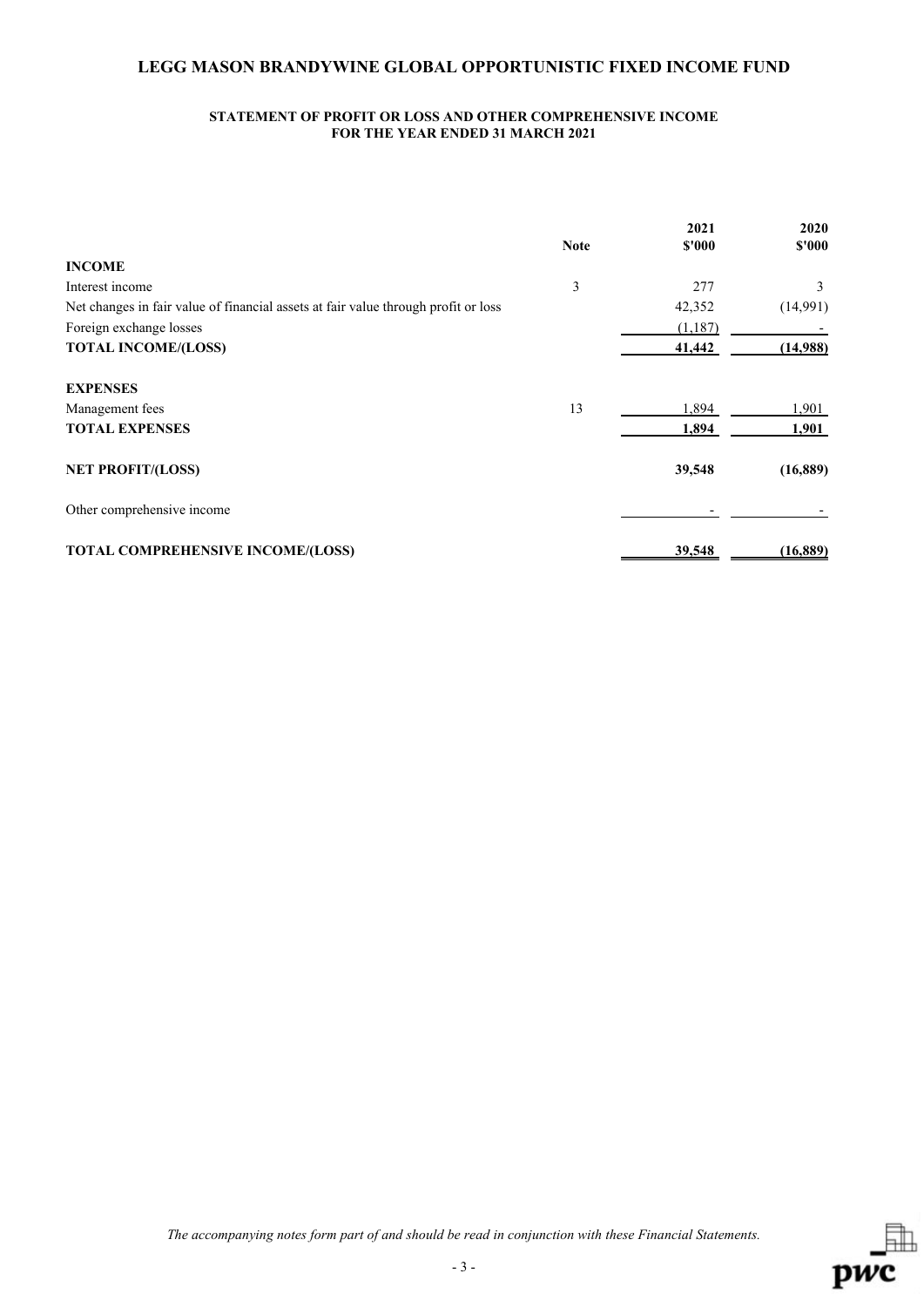### **STATEMENT OF CHANGES IN UNITHOLDERS' FUNDS FOR THE YEAR ENDED 31 MARCH 2021**

|                                                               |                | 2021      | 2020      |
|---------------------------------------------------------------|----------------|-----------|-----------|
|                                                               | <b>Note</b>    | \$'000    | \$'000    |
| UNITHOLDERS' FUNDS AT THE BEGINNING OF THE YEAR               |                | 246,275   | 254,600   |
| Net profit/(loss) and other comprehensive income for the year |                | 39,548    | (16,889)  |
| Total comprehensive income/(loss)                             |                | 39,548    | (16, 889) |
| Subscriptions from Unitholders                                |                | 50,273    | 60,355    |
| Redemptions by Unitholders                                    |                | (46, 416) | (51,791)  |
| Distributions to Unitholders                                  |                | (10.740)  |           |
|                                                               |                | (6,883)   | 8,564     |
| UNITHOLDERS' FUNDS AT THE END OF THE YEAR                     | 9 <sub>b</sub> | 278,940   | 246,275   |

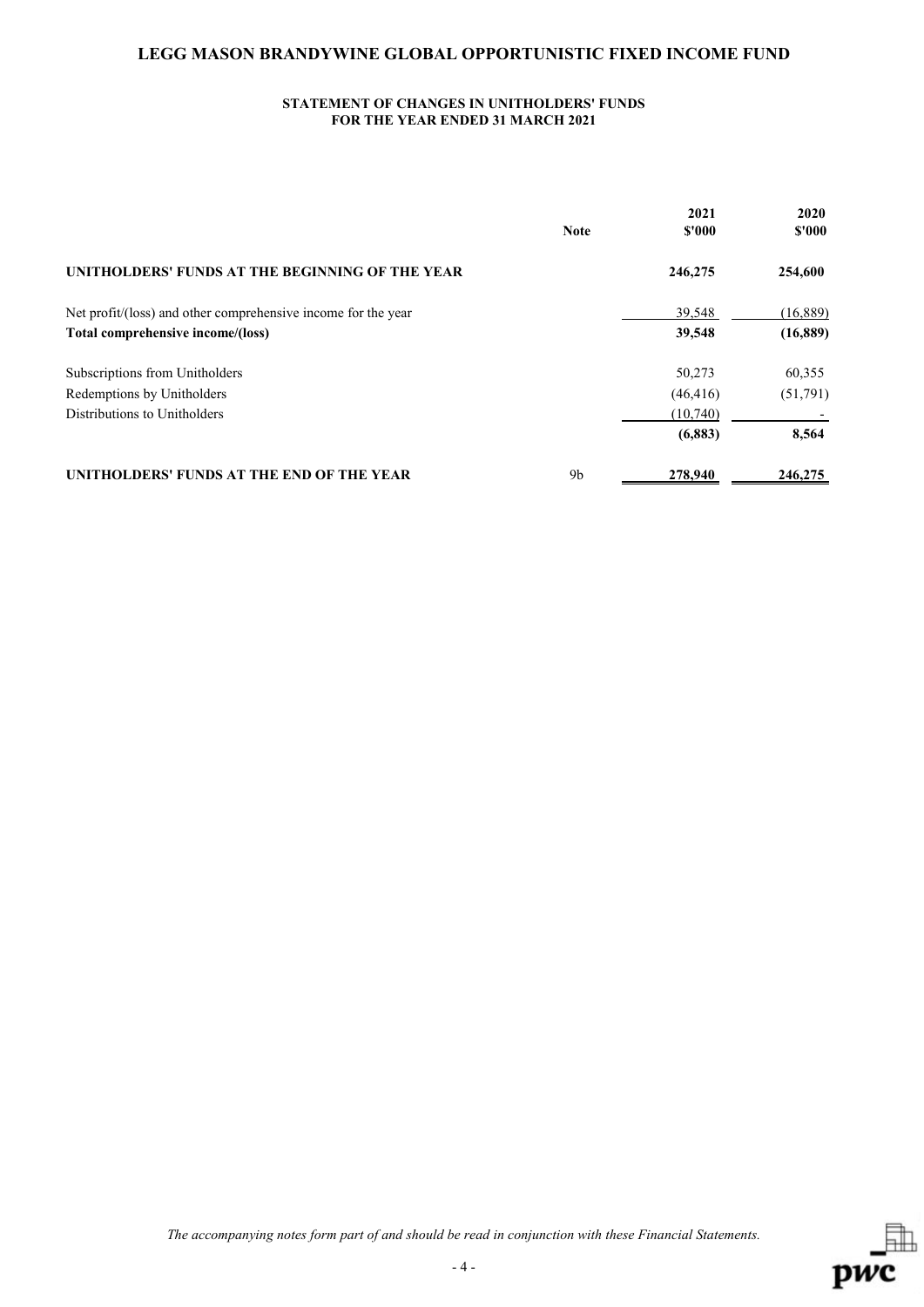### STATEMENT OF FINANCIAL POSITION AS AT 31 MARCH 2O2I

|                                                            |             | As at<br>31 March 2021 | As at<br>31 March 2020 |
|------------------------------------------------------------|-------------|------------------------|------------------------|
|                                                            | <b>Note</b> | \$'000                 | \$'000                 |
| <b>ASSETS</b>                                              |             |                        |                        |
| Cash and cash equivalents                                  |             | 8,231                  | 8,108                  |
| Margin accounts                                            |             | 1,409                  |                        |
| Receivables                                                | 5           | 28                     | 350                    |
| Financial assets at fair value through profit or loss      |             |                        |                        |
| Investment securities                                      |             | 282,520                | 246,268                |
| Derivatives                                                | 4           | 3,682                  |                        |
| <b>TOTAL ASSETS</b>                                        |             | 295,870                | 254,726                |
| <b>LIABILITIES</b>                                         |             |                        |                        |
| Payables                                                   | 6           | 5,506                  | 8,451                  |
| Financial liabilities at fair value through profit or loss |             |                        |                        |
| Derivatives                                                | 4           | 11.424                 |                        |
| <b>TOTAL LIABILITIES</b>                                   |             | 16,930                 | 8,451                  |
| <b>UNITHOLDERS' FUNDS</b>                                  |             | 278,940                | 246,275                |
| TOTAL LIABILITIES AND UNITHOLDERS' FUNDS                   |             | 295,870                | 254,726                |

For and on behalf of the Manager, Implemented Investment Solutions Limited, who authorised the issue of the Financial Statements on 19 July 2021.

Ellison

Director Director

colo.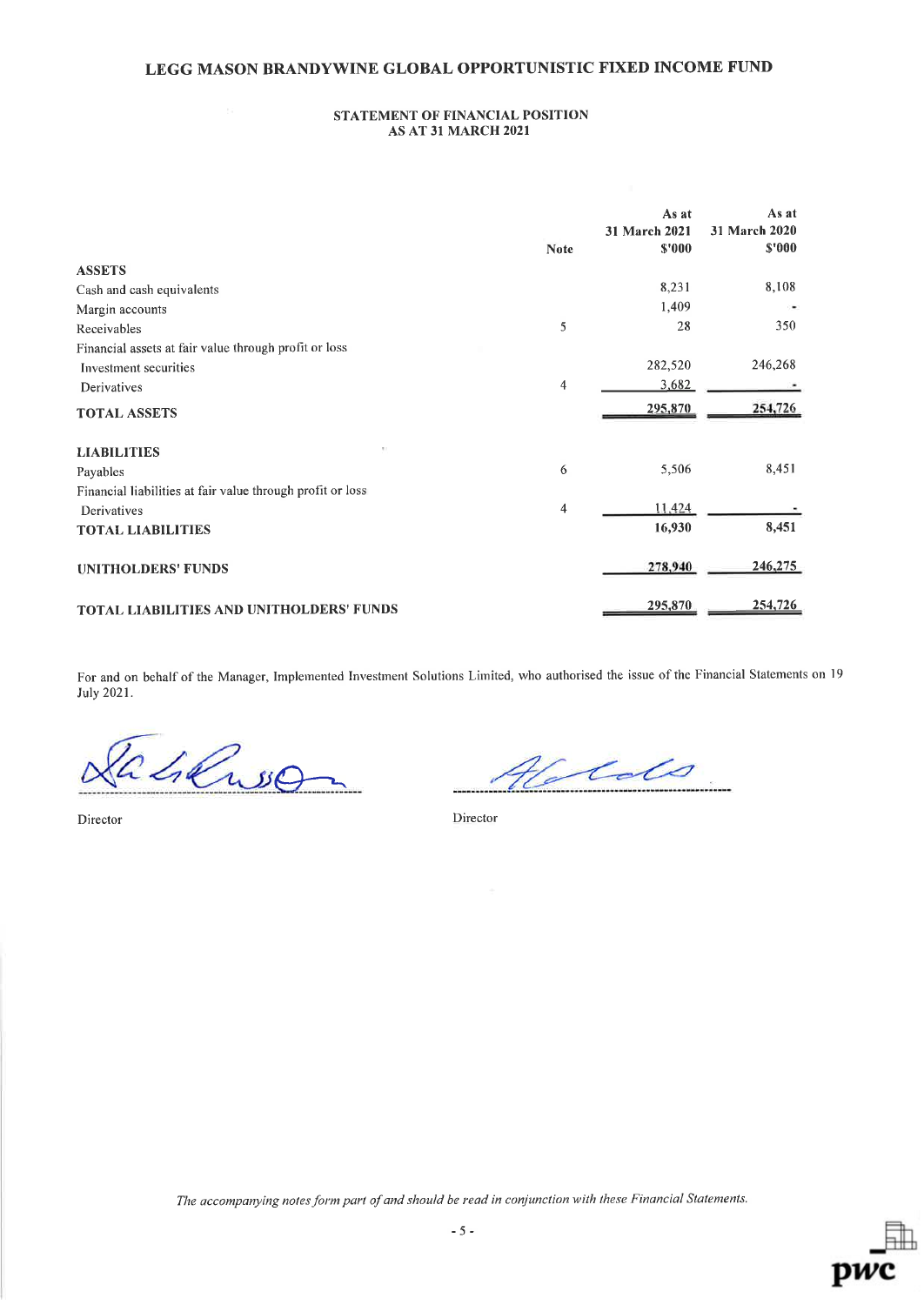### **STATEMENT OF CASH FLOWS FOR THE YEAR ENDED 31 MARCH 2021**

|                                                                   | <b>Note</b> | 2021<br>\$'000 | 2020<br>\$'000 |
|-------------------------------------------------------------------|-------------|----------------|----------------|
| <b>CASH FLOWS FROM OPERATING ACTIVITIES</b>                       |             |                |                |
| Interest                                                          |             | (558)          | $\mathcal{F}$  |
| Realisation of investments                                        |             | 117,991        | 38,911         |
| Movement in margin accounts                                       |             | (1, 409)       |                |
| Operating expenses                                                |             | (1,867)        | (1,957)        |
| Purchase of investments                                           |             | (106, 141)     | (45, 735)      |
| Net settlement of derivatives                                     |             | 1,920          |                |
| NET CASH INFLOW/(OUTFLOW) FROM OPERATING ACTIVITIES               | 10          | 9,936          | (8,778)        |
| <b>CASH FLOWS FROM FINANCING ACTIVITIES</b>                       |             |                |                |
| Subscriptions from Unitholders                                    |             | 50,273         | 60,355         |
| Redemptions by Unitholders                                        |             | (54,689)       | (43,518)       |
| Distributions to Unitholders                                      |             | (5, 439)       |                |
| NET CASH (OUTFLOW)/INFLOW FROM FINANCING ACTIVITIES               |             | (9, 855)       | 16,837         |
| Net increase in cash and cash equivalents                         |             | 81             | 8,059          |
| Cash and cash equivalents at beginning of the year                |             | 8,108          | 49             |
| Effect of exchange rate fluctuations on cash and cash equivalents |             | 42             |                |
| CASH AND CASH EQUIVALENTS AT END OF THE YEAR                      |             | 8,231          | 8,108          |
| CASH AND CASH EQUIVALENTS COMPRISE OF:                            |             |                |                |
| Cash and cash equivalents                                         |             | 8.231          | 8,108          |
| CASH AND CASH EQUIVALENTS AT THE END OF THE YEAR                  |             | 8,231          | 8,108          |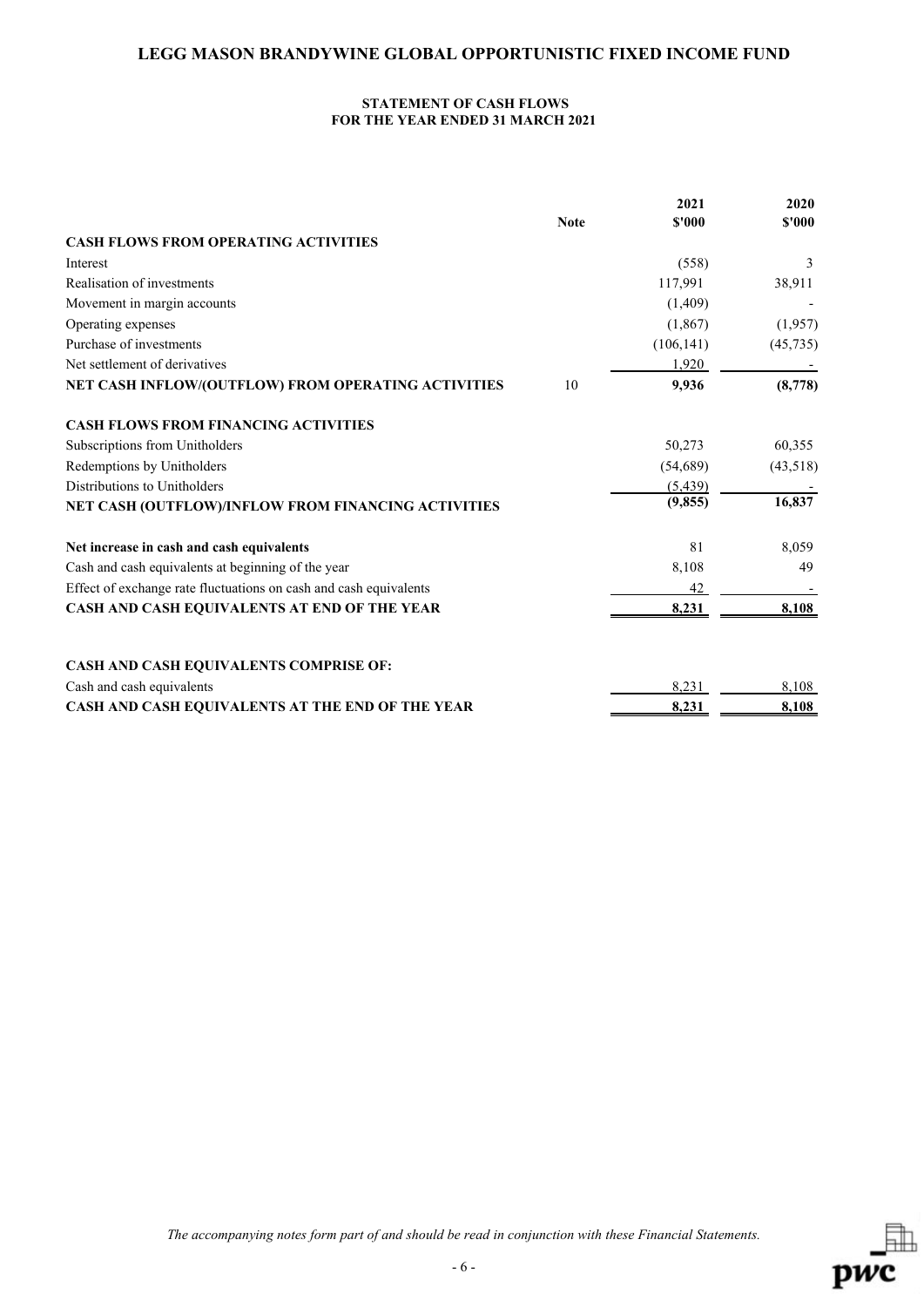### **NOTES TO THE FINANCIAL STATEMENTS FOR THE YEAR ENDED 31 MARCH 2021**

### **1. GENERAL INFORMATION**

The Legg Mason Brandywine Global Opportunistic Fixed Income Fund (the "Fund") is a for-profit managed investment scheme domiciled in New Zealand under the Financial Market Conduct Act 2013 ("FMC Act 2013").

The Fund was established under a Trust Deed dated 1 December 2016, Scheme and Establishment Deed each dated 20 November 2017, then amended 31 January 2018 and commenced operations on 27 March 2018.

The Fund's investment activities are managed by Legg Mason Asset Management Australia Limited ("Investment Manager"). BNP Paribas Fund Services Australasia Pty Ltd ("BNP Paribas") is the administrator and custodian of the Fund. The Supervisor of the Fund is Public Trust.

The investment objective of Fund is to provide a return, before fees and taxes, in excess of the FTSE World Government Bond Index NZD Hedged over rolling five year periods.

The Fund invests in an actively managed portfolio of sovereign bonds, investment grade corporate bonds, mortgage securities, currencies and other similar securities. The Fund can also invest in emerging market debt, high yield debt, and below investment grade nonsovereign and corporate debt.

The Fund may use derivatives to obtain or reduce exposure to securities, markets, currencies (including taking short positions in individual currencies). Derivatives may also be used to manage cash flows or to facilitate timely exposure to securities. The use of derivatives may result in the Fund being leveraged, for example if this was not backed by cash, cash equivalents, or securities.

On 17 March 2021, the Manager has moved from investing in a sole Legg Mason Brandywine unlisted unit trust (UUT) (also called the Legg Mason Brandywine Global Opportunistic Fixed Income Fund) to being a direct mandate managed by the Investment Manager.

#### **Statement of compliance**

The financial statements comply with New Zealand equivalents to International Financial Reporting Standards ("NZ IFRS"), and other applicable Financial Reporting Standards, as appropriate for a for-profit entity.

The financial statements also comply with International Financial Reporting Standards (IFRS) as issued by the International Accounting Standards Board.

### **Reporting period**

These financial statements of the Fund are for the year ended 31 March 2021, with comparatives for the year ended 31 March 2020.

### **2. SUMMARY OF SIGNIFICANT ACCOUNTING POLICIES**

There have been no significant changes in accounting policies during the year. All policies have been applied on a basis consistent with those used in the prior period.

The principal accounting policies applied in the preparation of these financial statements are set out below.

### **Basis of preparation**

The financial statements of the Fund have been prepared in accordance with generally accepted accounting practice in New Zealand and the requirements of the FMC Act 2013. The financial statements have been prepared under the historical cost convention, as modified by the revaluation of financial assets and financial liabilities at fair value through profit or loss.

The preparation of financial statements in conformity with NZ IFRS requires the use of certain critical accounting estimates. It also requires the Manager to exercise its judgment in the process of applying the Fund's accounting policies. The areas involving a higher degree of judgment or complexity, or areas where assumptions and estimates are significant to the financial statements are disclosed below.

The financial statements are prepared in New Zealand dollars ("\$") and all values are rounded to the nearest thousand dollars (\$'000), unless otherwise stated.

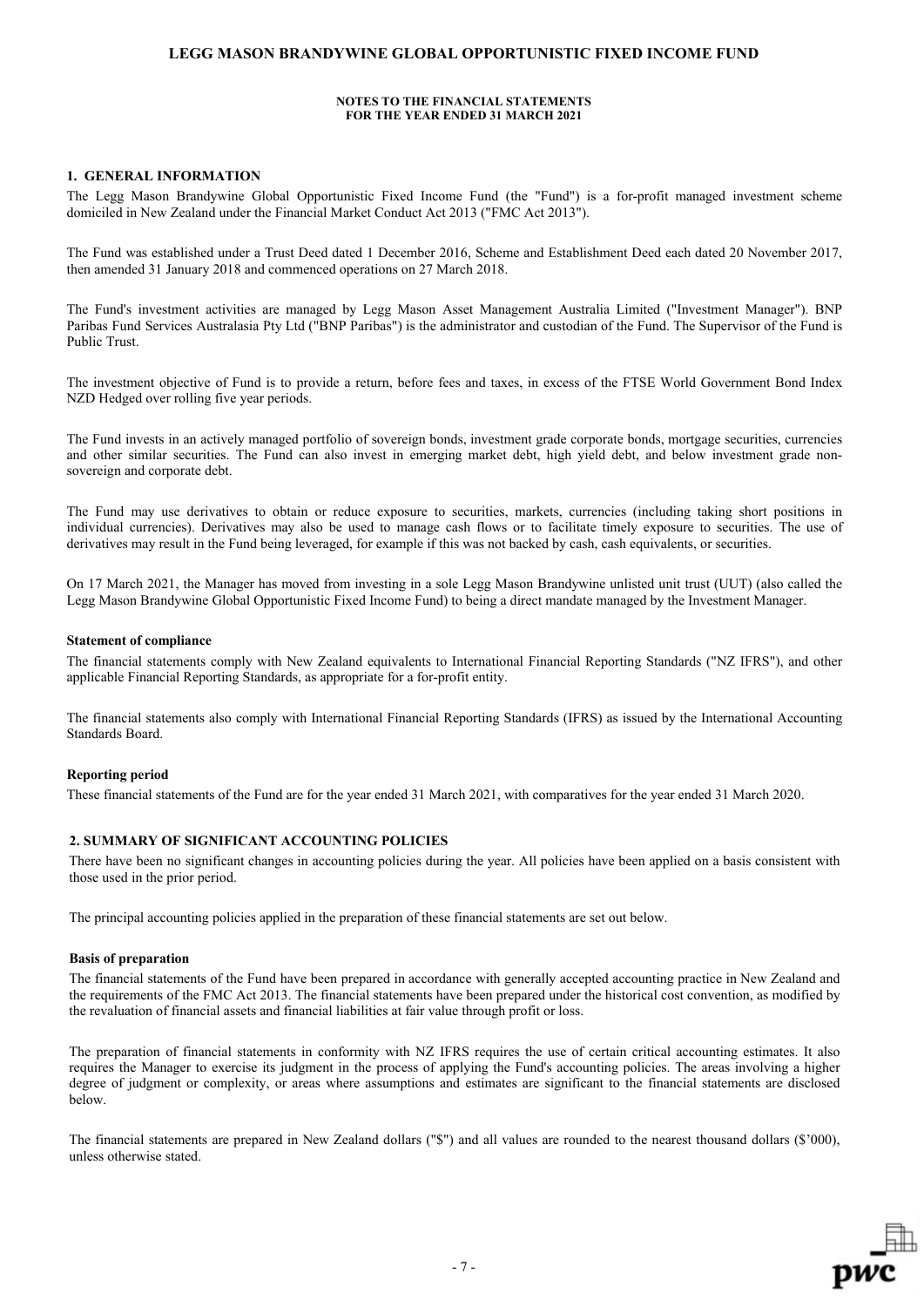### **NOTES TO THE FINANCIAL STATEMENTS FOR THE YEAR ENDED 31 MARCH 2021**

### **2. SUMMARY OF SIGNIFICANT ACCOUNTING POLICIES (Continued)**

Implemented Investment Solutions Limited is the Manager of the Fund. The Manager enters into fund hosting arrangements with various investment managers. The arrangements involve the issuing and managing of funds, under the Manager's Managed Investment Scheme licence, on behalf of an investment manager who wants to provide investors with access to their investment solutions. The Manager contracts with other service providers to provide the services required to be provided directly to the Fund. This includes investment management, trustee/supervisor, custodian, fund administration and audit services. In respect of these services the Manager is acting as an agent of the Fund.

#### **New standards and amendments to existing standards effective 1 April 2020**

There are no new standards, amendments to standards or interpretations that are effective for the annual reporting period commencing beginning on 1 April 2020 that have a material effect on the financial statements of the Fund.

#### **Issued but not yet effective accounting standards**

A number of new accounting standards and amendments to existing standards are issued that are not yet effective as at 31 March 2021, they have been identified as not applicable or relevant to the Fund. Therefore they are not included in the financial statements.

#### **Investment Entity**

The Fund has multiple investors and holds multiple investments (mainly fixed income securities).

Ownership interests in the Fund are in the form of redeemable units which are classified as equity of the Fund in accordance with *NZ IAS 32 Financial Instruments: Presentation* and which are exposed to variable returns from changes in the fair value of the Fund's net assets. The Fund meets the definition of an investment entity per *NZ IFRS 10: Consolidated Financial Statements* as the following criteria are met:

- The Fund has obtained funds for the purpose of providing investors with investment management services.
- The Fund's business purpose, which was communicated directly to investors, is investing solely for returns from capital appreciation and investment income, through the unit trust investments.
- The performance of its investments is measured and evaluated on a fair value basis.

Accordingly, investments in subsidiaries are recognised at fair value and subsequently measured at fair value through profit or loss. The Fund had no subsidiaries at 31 March 2021 (31 March 2020: none).

The Fund is considered to meet the definition of an Investment Entity, hence, it qualifies as an Investment Entity.

#### **Foreign currency translation**

#### *Functional and presentation currency*

The Manager considers the New Zealand dollar to be the currency to most accurately represent the economic effect of the underlying transactions, events and conditions, therefore it is the Fund's functional currency. The New Zealand dollar is the currency in which the Fund measures and presents its performance and reports its results, as well as the currency in which it receives subscriptions from Unitholders.

#### *Transactions and balances*

Foreign currency transactions are translated into the functional currency using the exchange rates prevailing at the dates of the transactions. Foreign currency assets and liabilities are translated into the functional currency using the exchange rate prevailing at the Statement of Financial Position date.

Foreign exchange gains and losses relating to financial assets carried at fair value through profit or loss are presented in the Statement of Profit or Loss and Other Comprehensive Income within 'Net changes in fair value on financial instruments at fair value through profit or loss'.

Foreign exchange gains and losses arising from translation are included in profit or loss in the Statement of Profit or Loss and Other Comprehensive Income.

#### **Income recognition**

#### *Distributions*

Distribution income is recognised on the date that the Fund's right to receive payment is established.

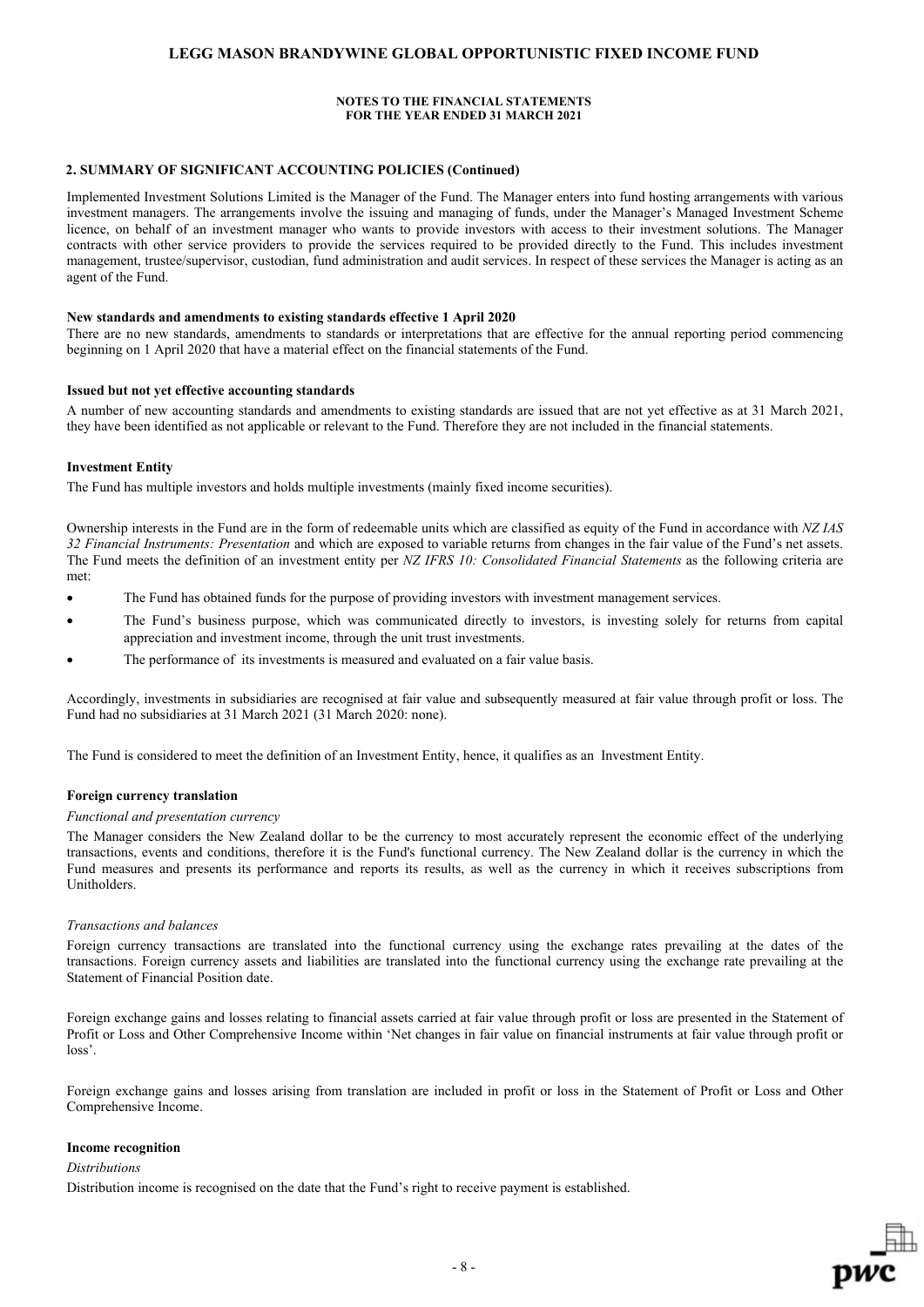### **2. SUMMARY OF SIGNIFICANT ACCOUNTING POLICIES (Continued)**

#### *Interest*

Interest income is recognised as the interest accrues (using the effective interest method, which is the rate that exactly discounts estimated future cash receipts through the expected life of the financial instrument) to the net carrying amount of the financial asset.

#### *Changes in fair value of investments*

Net changes in fair value of financial assets and financial liabilities at fair value through profit or loss are calculated as the difference between the fair value at sale, or at period end, and the fair value at the previous valuation point or cost. This includes both realised and unrealised gains and losses, but does not include interest and distribution income.

#### **Financial instruments**

*Classification*

#### *(a) Assets*

The Fund classifies its financial instruments based on both the Fund's business model for managing those financial asset and contractual cash flow characteristic of the financial assets. The portfolio of financial assets is managed and performance is evaluated on a fair value basis. The Fund is primarily focused on fair value information and uses that information to assess the assets' performance and to make decisions. The Fund does not directly hold any debt securities. Consequently, all investments are measured at fair value through profit or loss.

#### *(b) Liabilities*

The Fund holds derivative financial instruments. Derivative contracts that have a negative fair value are presented as liabilities at fair value through profit or loss.

The Fund's policy requires the Manager to evaluate the information about these financial assets and liabilities on a fair value basis together with other related financial information.

#### *Recognition, Derecognition and Measurement*

Purchases and sales of investments and derivatives are recognised on the trade date - the date on which the Fund commits to purchase or sell the investment or derivatives. Financial instruments at fair value through profit or loss ("FVTPL") are initially recognised at fair value. Transaction costs are expensed in profit or loss.

Financial assets are derecognised when the rights to receive cash flows from the investments and derivatives have expired or the Fund has transferred substantially all risks and rewards of ownership.

Subsequent to initial recognition, the financial assets at FVTPL are measured at fair value. Gains and losses arising from changes in the fair value of the 'financial assets at fair value through profit or loss' category are presented in profit or loss in the Statement of Profit or Loss and Other Comprehensive income within net changes in fair value of financial assets and at fair value through profit or loss in the period in which they arise.

#### *Fair value estimation*

Fair value is the price that would be received to sell an asset or paid to transfer a liability in an ordinary transaction between market participants at the measurement date. The fair value of units held by the Fund in a managed investment fund is determined by reference to published bid prices at the close of business on the reporting date being the redemption price established by the underlying investment fund manager.

For investments with no active markets, fair values are determined using valuation techniques. Such techniques include: using recent arm's length transactions; reference to the current market value of another instrument that is substantially the same; discounted cash flow analysis and option pricing models making as much use of available and supportable market data as possible and keeping judgmental inputs to a minimum.

#### *Offsetting financial instruments*

Financial assets and liabilities are offset and the net amount reported in the Statement of Financial Position when there is a legally enforceable right to offset the recognised amounts and there is an intention to settle on a net basis or realise the asset and settle the liability simultaneously. The legally enforceable right must not be contingent on future events and must be enforceable in the normal course of business and in the event of default, insolvency or bankruptcy of the Fund or the counterparty.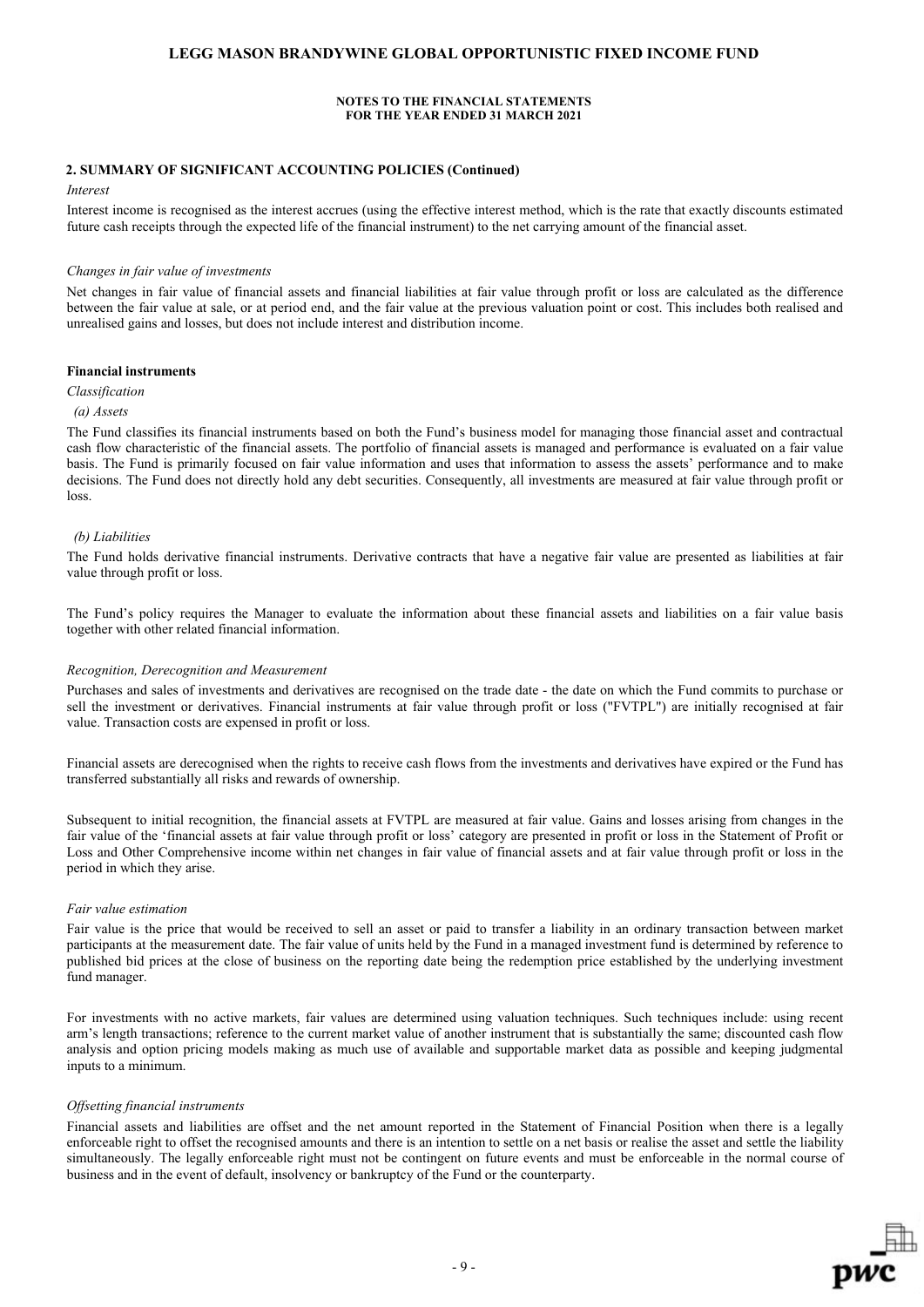### **NOTES TO THE FINANCIAL STATEMENTS FOR THE YEAR ENDED 31 MARCH 2021**

### **2. SUMMARY OF SIGNIFICANT ACCOUNTING POLICIES (Continued)**

#### **Financial assets and financial liabilities at amortised cost**

Financial assets at amortised cost comprise cash and cash equivalents and receivables. These include cash balances and call deposits and accrued interest, and proceeds expected from sale transactions where the trade date and settlement date spanned the reporting date. The carrying value closely approximates their fair value.

Subsequent to initial recognition, the receivables are measured at amortised cost using the effective interest method less any impairment losses. The effective interest method calculates the amortised cost of a financial asset or financial liability and allocates the interest income or interest expense, including any fees and directly related transaction costs that are an integral part of the effective interest rate, over the expected life of the financial asset or liability so as to achieve a constant yield on the financial asset or liability.

#### *(i) Cash and cash equivalents*

Cash and cash equivalents in the Statement of Financial Position comprise cash at bank, deposits held at call with banks and short-term deposits in banks that are readily convertible to known amounts of cash and which are subject to an insignificant risk of changes in value, with an original maturity of three months or less and bank overdrafts. Bank overdrafts are shown in current liabilities in the Statement of Financial Position.

### *(ii) Receivables*

Receivables include amounts where settlement has not yet occurred, and include outstanding settlements on the sale of investments. Amounts are generally received within 30 days of being recorded as receivables. Given the short-term nature of most receivables, the carrying amount approximates their fair value.

### *(iii) Payables*

Payables are recognised for amounts to be paid in the future for goods and services received, whether or not billed to the Fund, and include outstanding settlements on the purchase of investments. Payables are measured initially at fair value and subsequently at amortised cost. Amounts are generally paid within 30 days of being recorded as payables. Given the short-term nature of most payables, the carrying amount approximates their fair value.

### **Impairment of financial assets at amortised cost**

*NZ IFRS 9: Financial Instruments* requires the Fund to record expected credit losses (ECL) on all of its receivables, either on a 12-month or lifetime basis.

The Fund holds receivables with no financing component and which have maturities of less than 12 months at amortised cost. Therefore the Fund has adopted an approach similar to the simplified approach to ECL to all its financial assets at amortised cost.

With short time period and the simplistic nature of accrued interest and receivables from sale of investments, the Fund does not anticipate any expected credit losses for these assets.

#### **Expenses**

All expenses are recognised on an accrual basis.

### **Taxation**

*Income taxation*

The Fund has elected to become a Portfolio Investment Entity ("PIE") for the purposes of the Income Tax Act 2007.

Tax treatment applicable to a PIE:

Under current taxation law the Fund pays no income tax on the taxable income of the Fund and all taxable income and associated tax credits applicable are allocated to investors, in proportion to the units they hold on the days when taxable income and credits arise.

The Fund is responsible for deducting tax from each investor's allocation using each investor's Prescribed Investor Rate ('PIR"), capped at a maximum of 28%, and pays the tax to the taxation authorities on behalf of the investor. PIE tax assets or liabilities for the current period are measured at the amount expected to be recovered or paid to the Inland Revenue on behalf of the investors based on the investors' current period's income and their PIR.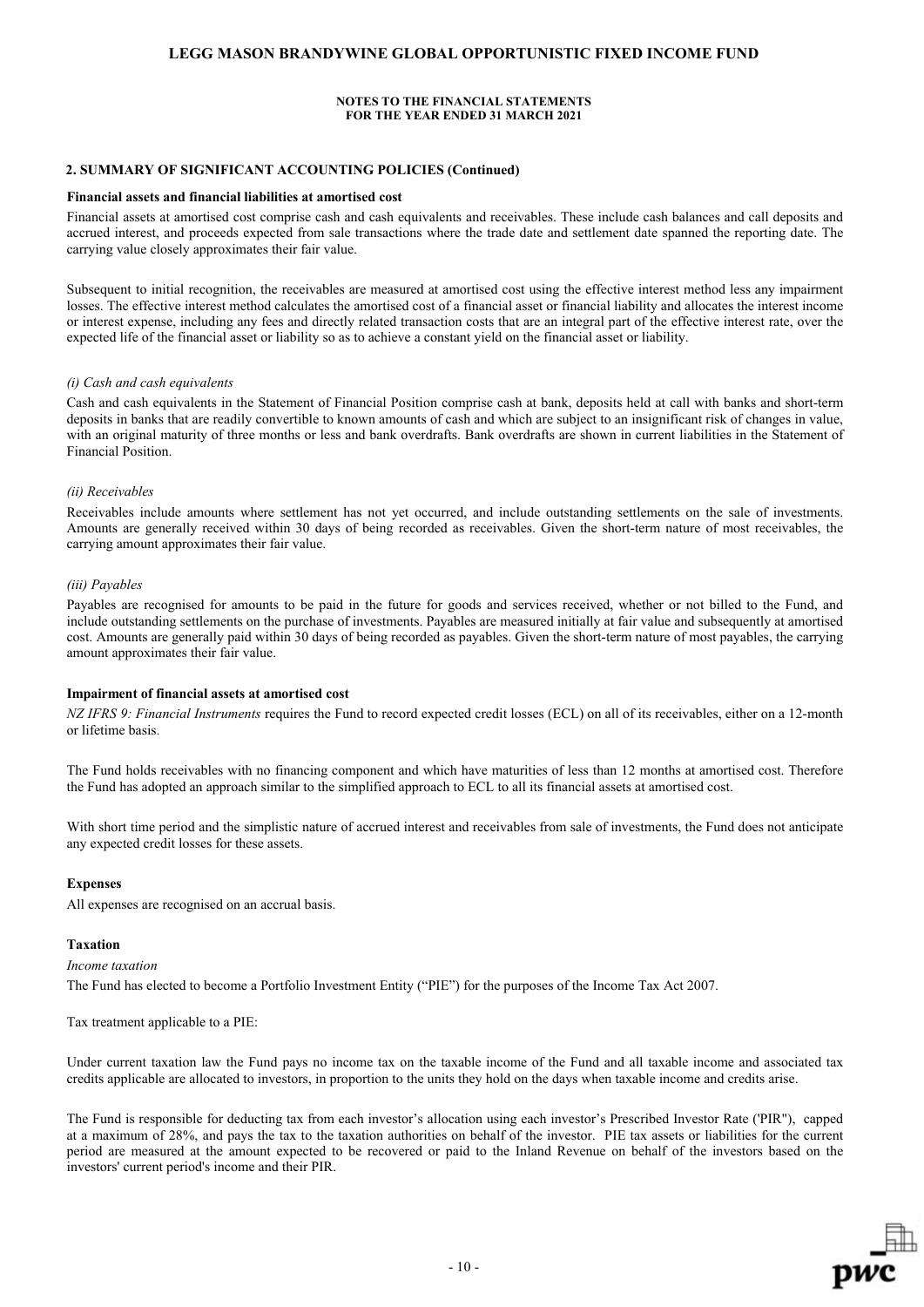### **NOTES TO THE FINANCIAL STATEMENTS FOR THE YEAR ENDED 31 MARCH 2021**

### **2. SUMMARY OF SIGNIFICANT ACCOUNTING POLICIES (Continued)**

The Fund calculates and deducts tax based on each investor 's PIR and pays the tax to the Inland Revenue on behalf of the investor. The PIE tax liabilities, at the end of the year, are due for payment on the last day of the next month.

#### *Goods and services tax (GST)*

The Fund is not registered for GST and consequently all components of the financial statements are stated inclusive of GST where appropriate.

### **Redeemable units and Unitholders' interests**

The Fund issues units that are redeemable at the Unitholders' option and have identical features and are therefore classified as equity. The units can be put back to the Fund at any time for cash equal to the value of the Unitholder's proportionate share in the Fund's net asset value on the redemption date. The redemption unit price is based on different valuation principles to that applied in financial reporting.

The redeemable units are redeemed at the Unitholders' option at price based on the Fund's net assets valued as per the Unit Pricing Methodology less any spread at the time of redemption.

#### **Distributions to Unitholders**

The Fund makes distributions on last business day in March and September and pays the distributions with 10 business days.

#### **(b) Margin Accounts and Cash Collaterals**

Margin accounts and cash collateral comprise futures margin accounts and amount due from or due to financial institutions.

Margin accounts comprise cash held as collateral for securities' transactions. The cash is held by the broker and is only available to meet margin calls. Amounts due from financial institutions includes the cash collateral lent by the Fund that is identified in the Statement of Financial Position as margin cash.

Margin accounts are not included as a component of cash and cash equivalents.

#### **Presentation of cash flows**

For the purposes of the Statement of Cash Flows, proceeds from the sale and purchase of investments at fair value through profit or loss and proceeds from realisation of derivatives are operating activities. The sale and purchase of investments maintain the operating capability of the Fund even though the investments may not be acquired specifically for resale or trading.

#### **Critical accounting estimates and assumptions**

#### *Fair value of investments*

The investments of the Fund have been valued at closing bid price. Fixed interest securities have been valued at bid price or binding dealer price quotations, therefore there are no accounting estimates or assumptions required in the valuation of the carrying amounts of these assets.

#### *Fair value of derivative financial instruments*

The Fund may, from time to time, hold financial instruments that are not quoted in an active market, such as over-the-counter derivatives.

The Fund's derivative financial instruments are classified as held for trading. Fair values of such instruments are determined by using valuation techniques that are primarily based on inputs derived or corroborated by observable market data. Forward foreign exchange contracts are mark to market at the currency forward exchange rate at the valuation date for contracts with similar maturity and risk profiles.

#### *COVID-19*

The Manager continues to closely monitor the impacts of the COVID-19 Pandemic on the Fund. The Manager has evaluated the impact of COVID-19 on the valuation of financial instruments as at 31 March 2021 and has concluded that an adjustment was not required on the basis that the markets were functioning and the redemption price for the financial assets at fair value through profit or loss represented fair value.

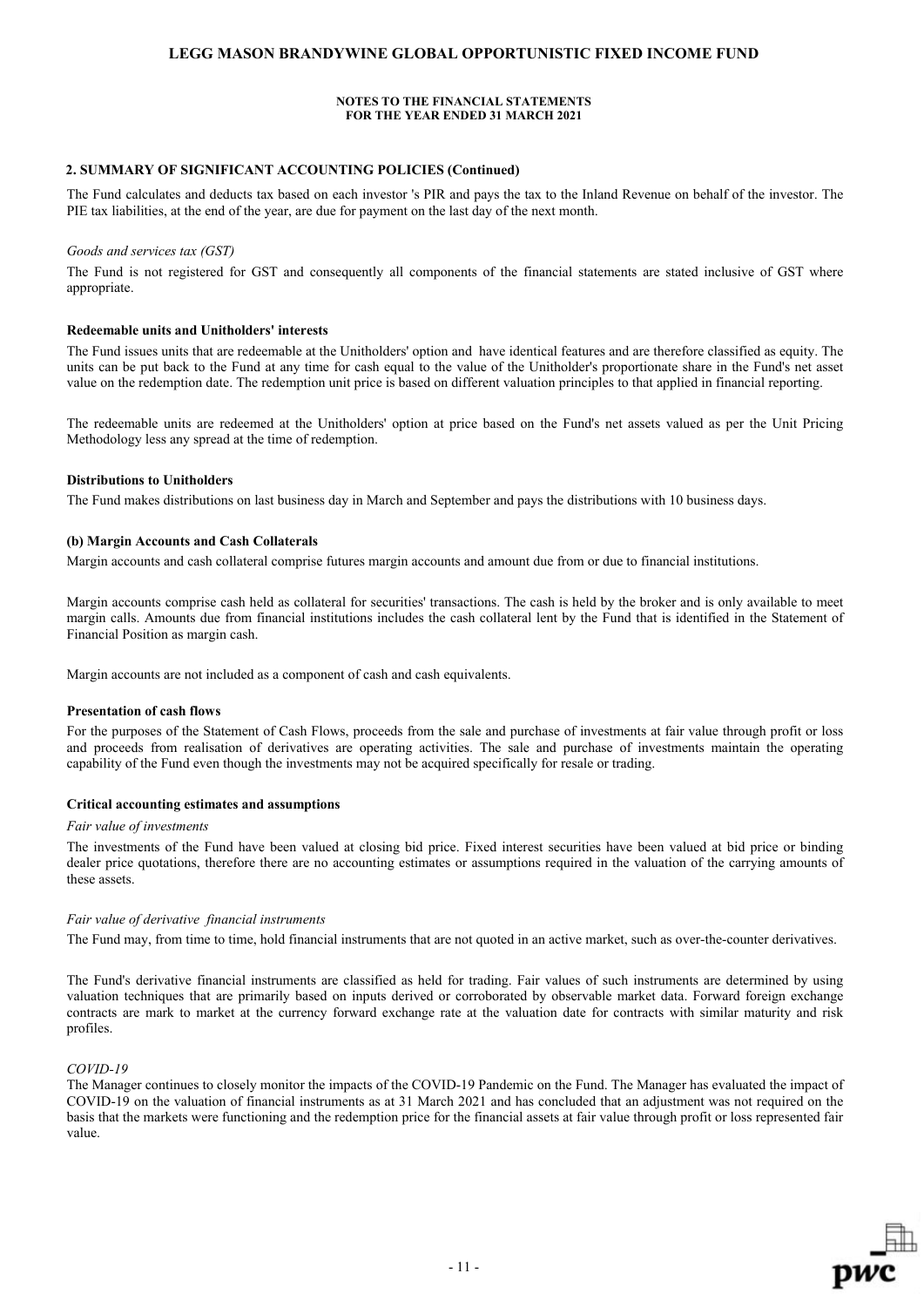### **3. INTEREST INCOME**

|                                                       | 2021<br>\$'000           | 2020<br>\$'000 |
|-------------------------------------------------------|--------------------------|----------------|
| Cash at bank                                          | $\overline{\phantom{0}}$ | $\mathbf{r}$   |
| Financial assets at fair value through profit or loss | 277                      |                |
|                                                       | 277                      |                |

# **4. DERIVATIVE FINANCIAL INSTRUMENTS**

The Fund holds the following derivative financial instruments:

### *Forward foreign exchange contracts (FFX)*

Forward foreign exchange contracts are contractual obligations to buy or sell foreign currencies on a future date at a specified price. Forward foreign exchange contracts are settled on a net basis.

|                                      | 2021<br>\$'000 | 2020<br>\$'000           |
|--------------------------------------|----------------|--------------------------|
| <b>Assets</b>                        |                |                          |
| Held for Trading:                    |                |                          |
| Forward foreign exchange contracts   | 3,682          |                          |
|                                      | 3,682          |                          |
|                                      |                |                          |
| <b>Liabilities</b>                   |                |                          |
| Held for Trading:                    |                |                          |
| Forward foreign exchange contracts   | 11,424         |                          |
|                                      | 11,424         |                          |
| <b>5. RECEIVABLES</b>                |                |                          |
|                                      | 2021           | 2020                     |
|                                      | \$'000         | \$'000                   |
| Interest receivable                  | 28             | $\overline{\phantom{a}}$ |
| Receivables from sale of investments |                | 350                      |
|                                      | 28             | 350                      |
|                                      |                |                          |
| <b>6. PAYABLES</b>                   |                |                          |
|                                      | 2021           | 2020                     |
|                                      | \$'000         | \$'000                   |
| Management fees payable              | 205            | 178                      |
| Distribution payable                 | 5,301          |                          |
| Redemptions payable                  |                | 8,273                    |
|                                      | 5,506          | 8,451                    |

# **7. AUDIT FEES**

PricewaterhouseCoopers fees for the audit of the financial statements for the year ended 31 March 2021 amounted to \$20,000 (31 March 2020: \$14,500) excluding GST.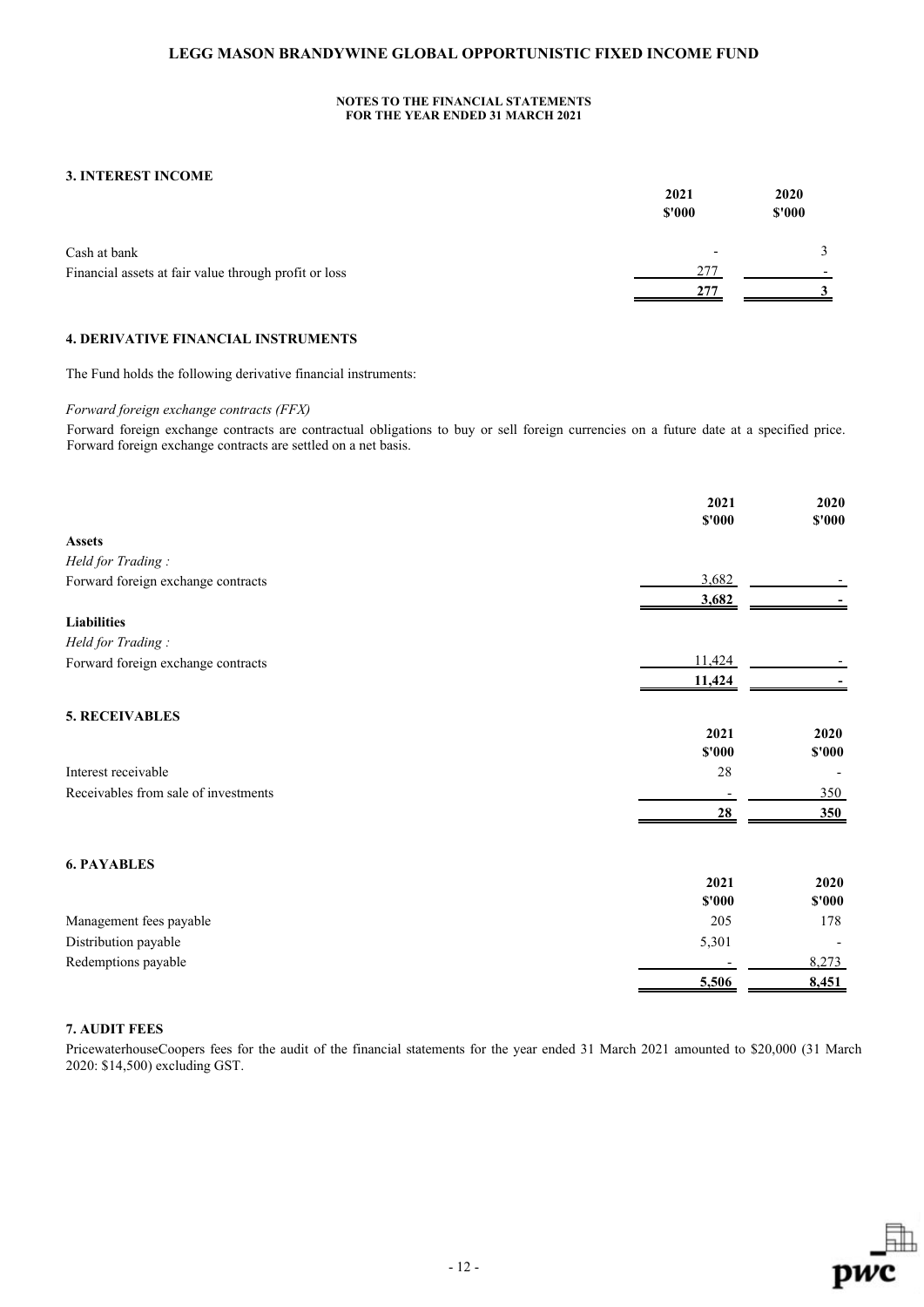### **NOTES TO THE FINANCIAL STATEMENTS FOR THE YEAR ENDED 31 MARCH 2021**

### **8. NON-CASH TRANSACTIONS**

On 22 March 2021, the Manager has moved from investing a sole Legg Mason Brandywine UUT to being a direct mandate managed by the Investment Manager.

The Manager has redeemed from the UUT and the Investment Manager are transferring international fixed income securities in lien of cash, details are as following:

|                                                             | 2021    | 2020   |
|-------------------------------------------------------------|---------|--------|
|                                                             | \$'000  | \$'000 |
| In-specie and non cash transfers - purchases of investments | 232,596 |        |
| In-specie and non cash transfers - sales of investments     | 232,596 |        |

### **9. UNITHOLDERS' FUNDS**

### **9a. Units on issue**

|                                             | 2021     | 2020      |
|---------------------------------------------|----------|-----------|
|                                             | '000     | '000      |
| Units on issue at the beginning of the year | 261,326  | 254,594   |
| Subscriptions from Unitholders              | 48,020   | 58.861    |
| Redemptions by Unitholders                  | (44.294) | (52, 129) |
| Units on issue at the end of the year       | 265,052  | 261,326   |

#### **9b. Units in dollar value**

|                                           | 2021<br>\$'000 | 2020<br>\$'000 |
|-------------------------------------------|----------------|----------------|
| Unitholders' Funds at the end of the year | 278,940        | 246,275        |
| Unit price NAV at the end of the year     | 277,350        | 245,150        |

The unit price Net Asset Value ("NAV") is calculated using mid or last sale price and the latest available prices as at the close of business on the last business day of the reporting period. The NAV per the Statement of Financial Position is based on bid price as at the last business day of the reporting period. Therefore, the difference in the NAV between the unit price and the financial statements is due to price valuation and timing, if any.

#### **Redeemable units and capital management**

The Fund issues redeemable units. The net asset value of the units is shown in the Statement of Financial Position as Unitholders' Funds. Each Unitholder is entitled to payment based on the value of the Unitholder's share in the Fund's net asset value, which the Unitholder selected on the redemption date.

The minimum initial investment for the Fund is \$50,000. Thereafter, the minimum additional investment is \$5,000.

A Unitholder may make a redemption request at any time; the payment for the redemption request will be made within 15 business days. The minimum number of unit holdings in the Fund for a Unitholder is 500 units. The Manager reserves the right to refuse a redemption request for less than 500 units or a redemption request that would result in the Unitholder's holding less than 500 units, except all of the Unitholder's units are redeemed.

The relevant movements are shown on the Statement of Changes in Unitholders' Funds. The Fund endeavours to invest the contributions received in appropriate investments while maintaining sufficient liquidity to meet redemptions.

Each unit in the Fund ranks equally and provides Unitholders with a beneficial interest in the Fund. Unitholders have various rights under the Trust Deed of the Fund, including the rights to:

- Have their units redeemed; and
- Receive the Unitholders' funds of the Fund upon termination of the Fund.
- Receive distributions distributed by the Manager.

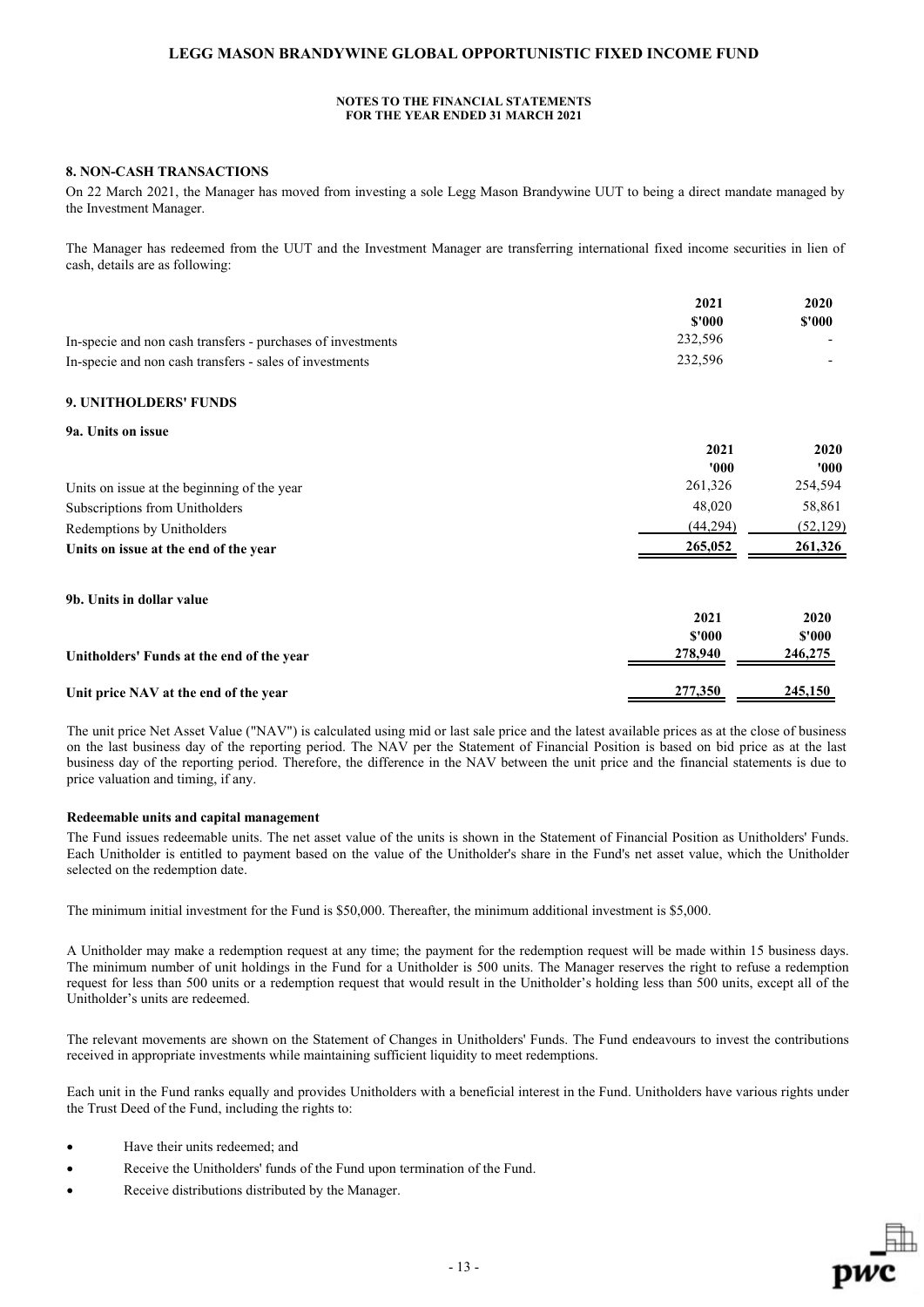### **NOTES TO THE FINANCIAL STATEMENTS FOR THE YEAR ENDED 31 MARCH 2021**

# **10. RECONCILIATION OF NET PROFIT/(LOSS) TO NET CASH FLOW FROM OPERATING ACTIVITIES**

|                                                                                    | 2021       | 2020     |
|------------------------------------------------------------------------------------|------------|----------|
|                                                                                    | \$'000     | \$'000   |
| Net profit/(loss)                                                                  | 39,548     | (16,889) |
| Adjustments for:                                                                   |            |          |
| Payments for the purchase of investments                                           | (106, 141) | (45,735) |
| Proceeds from the sales of investments                                             | 117,991    | 38,911   |
| Net changes in fair value of financial assets at fair value through profit or loss | (42, 352)  | 14,991   |
| Foreign exchange loss                                                              | 1,187      |          |
| Increase in receivables                                                            | (28)       |          |
| Increase/(decrease) in payables                                                    | 27         | (56)     |
| Movement in margin accounts                                                        | (1,409)    |          |
| Net settlement of derivatives                                                      | 1,920      |          |
| Movement in accrued interst and take-on interest receivable                        | (807)      |          |
| Net cash inflow/(outflow) from operating activities                                | 9,936      | (8,778)  |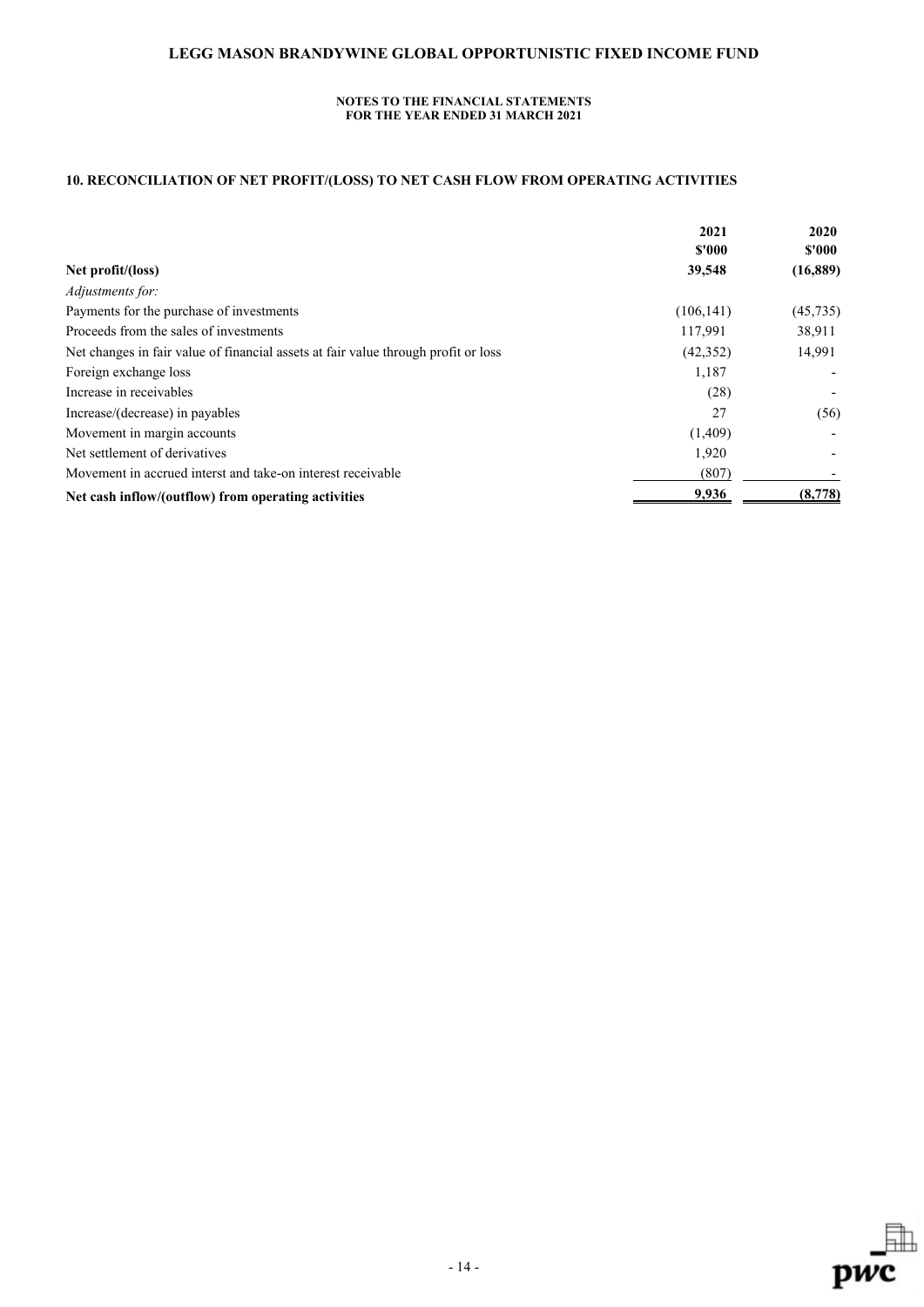#### **NOTES TO THE FINANCIAL STATEMENTS FOR THE YEAR ENDED 31 MARCH 2021**

# **11. CLASSIFICATION OF FINANCIAL INSTRUMENTS**

|                           | 2021                                                                   |                                                                       |                                                            |                                                         |              |
|---------------------------|------------------------------------------------------------------------|-----------------------------------------------------------------------|------------------------------------------------------------|---------------------------------------------------------|--------------|
|                           | Financial<br>liabilities at<br>fair value<br>through<br>profit or loss | Financial<br>assets at fair<br>value through<br>profit or loss        | <b>Financial</b><br>assets at<br>amortised<br>cost         | <b>Financial</b><br>liabilities at<br>amortised<br>cost | <b>Total</b> |
|                           | $$'000$                                                                | \$'000                                                                | \$'000                                                     | \$'000                                                  | \$'000       |
| <b>Assets</b>             |                                                                        |                                                                       |                                                            |                                                         |              |
| Cash and cash equivalents |                                                                        |                                                                       | 8,231                                                      |                                                         | 8,231        |
| Margin accounts           |                                                                        |                                                                       | 1,409                                                      | $\overline{a}$                                          | 1,409        |
| Receivables               |                                                                        |                                                                       | 28                                                         |                                                         | 28           |
| Investment securities     |                                                                        | 282,520                                                               |                                                            | $\overline{\phantom{0}}$                                | 282,520      |
| Derivative assets         |                                                                        | 3,682                                                                 |                                                            |                                                         | 3,682        |
| <b>Total Assets</b>       |                                                                        | 286,202                                                               | 9,668                                                      |                                                         | 295,870      |
| <b>Liabilities</b>        |                                                                        |                                                                       |                                                            |                                                         |              |
| Payables                  |                                                                        |                                                                       |                                                            | 5,506                                                   | 5,506        |
| Derivative liabilities    | 11,424                                                                 |                                                                       |                                                            |                                                         | 11,424       |
| <b>Total Liabilities</b>  | 11,424                                                                 |                                                                       |                                                            | 5,506                                                   | 16,930       |
|                           | Financial<br>liabilities at<br>fair value<br>through<br>profit or loss | <b>Financial</b><br>assets at fair<br>value through<br>profit or loss | 2020<br><b>Financial</b><br>assets at<br>amortised<br>cost | <b>Financial</b><br>liabilities at<br>amortised<br>cost | <b>Total</b> |
|                           | \$'000                                                                 | \$'000                                                                | \$'000                                                     | \$'000                                                  | \$'000       |
| <b>Assets</b>             |                                                                        |                                                                       | 0.100                                                      |                                                         | 0.100        |

| <b>Assets</b>             |                          |         |                          |                          |         |
|---------------------------|--------------------------|---------|--------------------------|--------------------------|---------|
| Cash and cash equivalents | $\overline{\phantom{a}}$ |         | 8,108                    |                          | 8,108   |
| Margin accounts           |                          |         |                          |                          |         |
| Receivables               |                          |         | 350                      | $\overline{\phantom{0}}$ | 350     |
| Investment securities     | $\overline{\phantom{a}}$ | 246,268 | $\overline{\phantom{a}}$ | $\overline{\phantom{0}}$ | 246,268 |
| Derivative assets         |                          |         |                          |                          |         |
| <b>Total Assets</b>       |                          | 246,268 | 8,458                    |                          | 254,726 |
| <b>Liabilities</b>        |                          |         |                          |                          |         |
| Payables                  | $\overline{\phantom{a}}$ |         |                          | 8,451                    | 8,451   |
| Derivative liabilities    |                          |         |                          |                          |         |
| <b>Total Liabilities</b>  |                          |         |                          | 8,451                    | 8,451   |
|                           |                          |         |                          |                          |         |

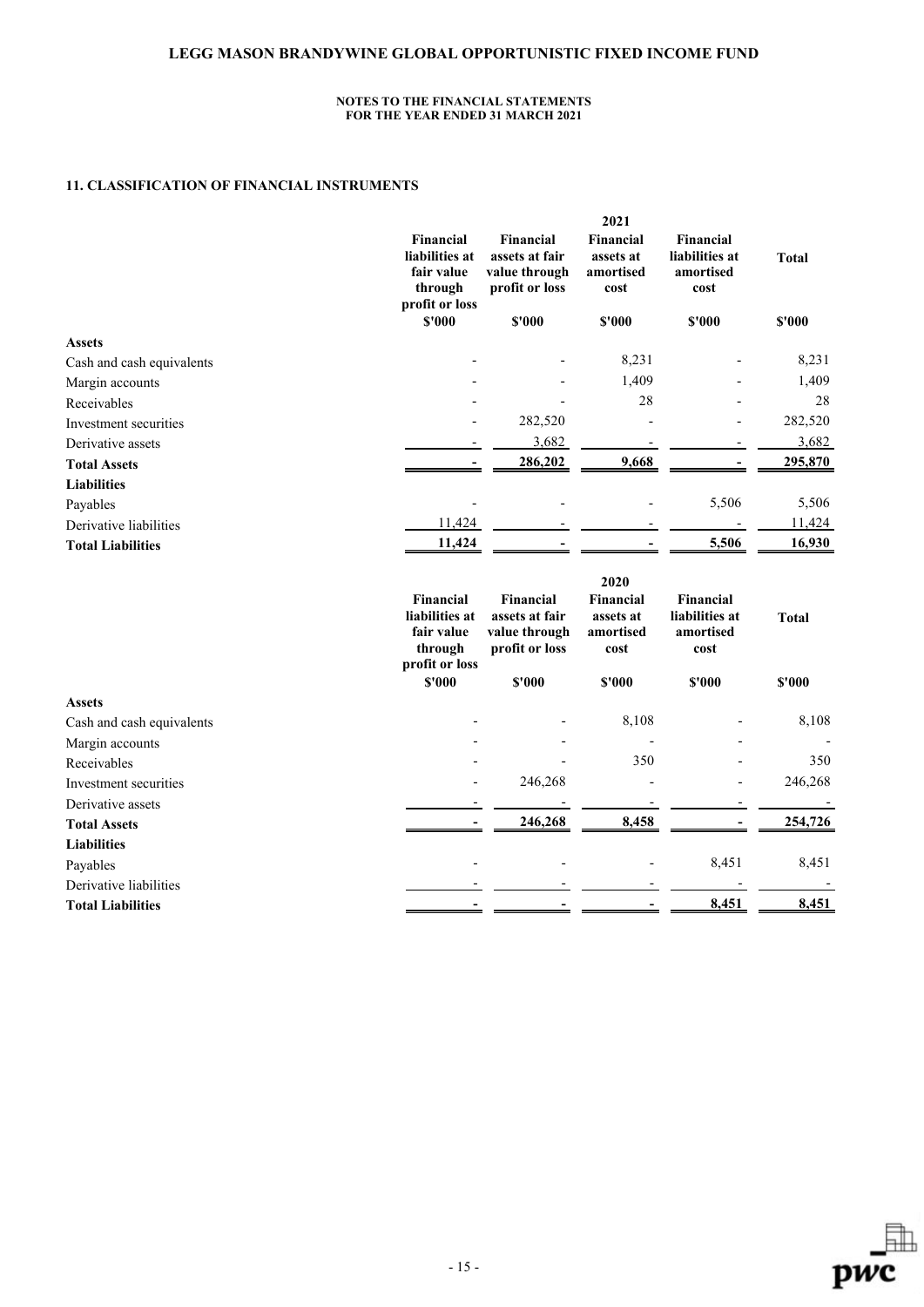### **12. MATURITY ANALYSIS**

Funds attributable to Unitholders do not have a maturity date, however, the Fund is required to settle the amount due to and when the Unitholders exercise their right to redeem units.

The table below shows an analysis of assets and liabilities analysed according to when they are expected to be recovered or settled.

| 2021                      | Within 12<br>months | Over 12<br>months        | <b>Maturity not</b><br>specified | <b>Total</b> |
|---------------------------|---------------------|--------------------------|----------------------------------|--------------|
|                           | \$'000              | \$'000                   | \$'000                           | \$'000       |
| <b>Assets</b>             |                     |                          |                                  |              |
| Cash and cash equivalents | 8,231               | -                        | $\overline{a}$                   | 8,231        |
| Margin accounts           | 1,409               | -                        | $\overline{\phantom{0}}$         | 1,409        |
| Receivables               | 28                  |                          | $\overline{\phantom{a}}$         | 28           |
| Investment securities     | 15,786              | 266,734                  | $\overline{\phantom{a}}$         | 282,520      |
| Derivatives               | 3,682               |                          |                                  | 3,682        |
| <b>Total Assets</b>       | 29,136              | 266,734                  |                                  | 295,870      |
| <b>Liabilities</b>        |                     |                          |                                  |              |
| Payables                  | 5,506               | $\overline{\phantom{0}}$ | $\overline{a}$                   | 5,506        |
| Derivatives               | 11,424              |                          |                                  | 11,424       |
| <b>Total Liabilities</b>  | 16,930              |                          |                                  | 16,930       |

### **2020**

|                           | Within 12<br>months | Over 12<br>months        | <b>Maturity not</b><br>specified | <b>Total</b> |
|---------------------------|---------------------|--------------------------|----------------------------------|--------------|
|                           | \$'000              | \$'000                   | \$'000                           | \$'000       |
| <b>Assets</b>             |                     |                          |                                  |              |
| Cash and cash equivalents | 8,108               | $\qquad \qquad$          |                                  | 8,108        |
| Receivables               | 350                 | $\overline{\phantom{a}}$ |                                  | 350          |
| Investment securities     |                     |                          | 246,268                          | 246,268      |
| <b>Total Assets</b>       | 8,458               |                          | 246,268                          | 254,726      |
| <b>Liabilities</b>        |                     |                          |                                  |              |
| Payables                  | 8,451               |                          |                                  | 8,451        |
| <b>Total Liabilities</b>  | 8,451               |                          |                                  | 8,451        |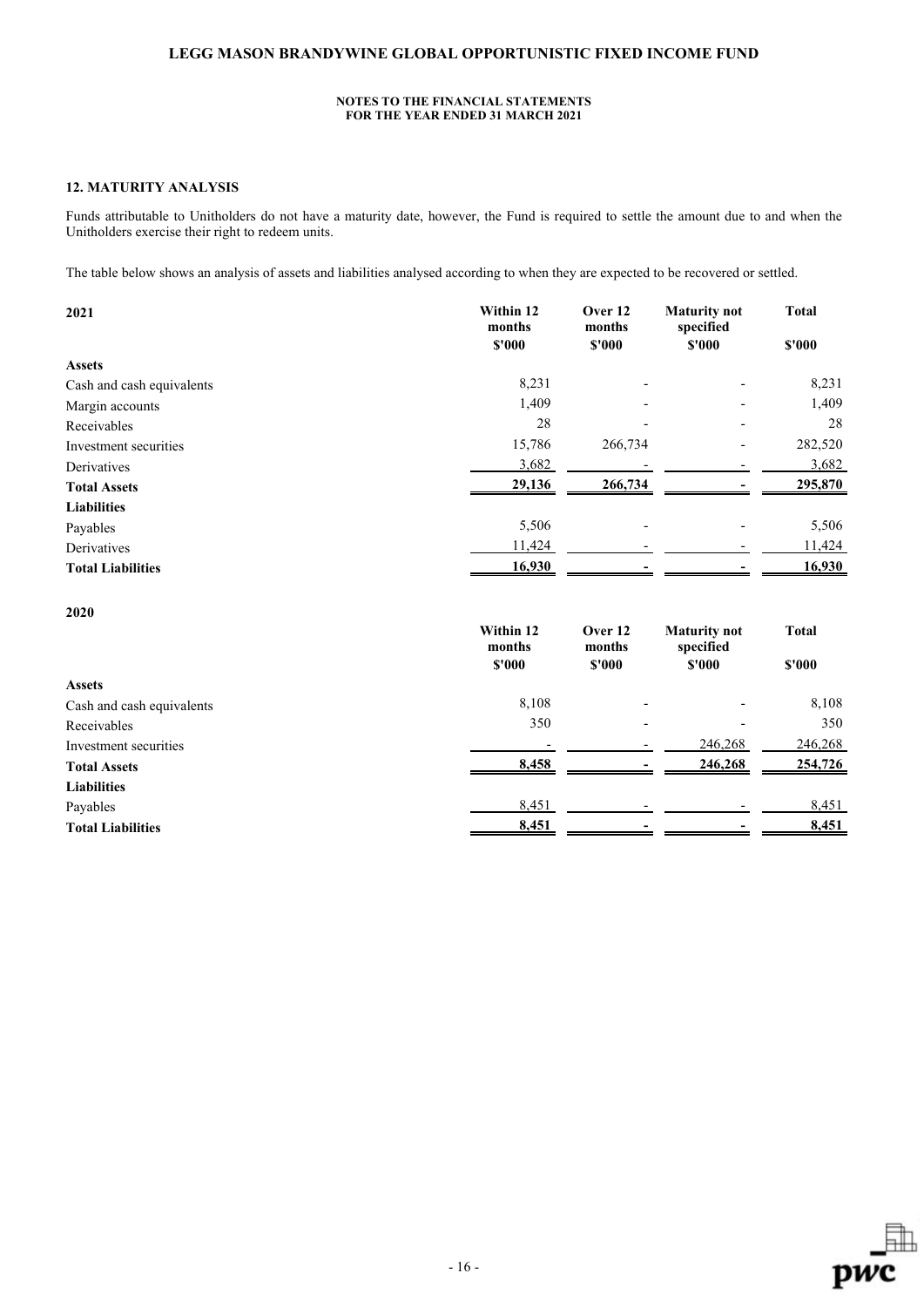### **13. RELATED PARTY TRANSACTIONS**

#### **Management Fees**

As outlined in the Fund's Product Disclosure Statement, the Fund incurs management fees fixed at 0.80% of net asset value excluding GST. GST is currently charged at various rates driven by the nature of the service provided including exempt services such as custody, 10% of 15% for Investment Management services and 15% for other services. The management fees include fees paid to the Investment Manager, the Manager for hosting the Fund, the Supervisor, the Custodian and Administration Manager, bank charges and other various costs and expenses incurred.

The Supervisor of the Fund is Public Trust. For the year ended 31 March 2021 Supervisor fee charged to the Fund amounted to \$40,217 (31 March 2020: \$41,000).

During the year, no other funds managed by the Manager invested in the Fund (31 March 2020: none); the Fund did not hold investments in the funds that were managed by the Manager (31 March 2020: none).

During the period, the Fund invested into units of the Legg Brandywine UCITS fund ("UUT"), which is managed by Brandywine Global Investment Management LLC ("BGIM"). Both BGIM and the Investment Manager are part of Franklin Templeton Group and are related parties of the Fund.

|                                                  | <b>Legg Mason Brandywine Global</b><br><b>Opportunistic Fixed Income Fund</b><br>2021<br>2020<br>$$^{\prime}000$<br>\$'000<br>246,268<br>30,980<br>(35,675) |           |  |
|--------------------------------------------------|-------------------------------------------------------------------------------------------------------------------------------------------------------------|-----------|--|
|                                                  |                                                                                                                                                             |           |  |
|                                                  |                                                                                                                                                             |           |  |
| <b>Legg Mason Brandywine UCITS</b>               |                                                                                                                                                             |           |  |
| Opening value                                    |                                                                                                                                                             | 253,635   |  |
| Purchase of investments                          |                                                                                                                                                             | 45,735    |  |
| Sale of investments                              |                                                                                                                                                             | (38, 110) |  |
| Transfer to direct holdings (Non-cash)<br>note 8 | (232, 596)                                                                                                                                                  |           |  |
| Transfer to direct holdings (Cash)               | (50, 873)                                                                                                                                                   |           |  |
| Change in fair value                             | 41,896                                                                                                                                                      | (14,992)  |  |
| <b>Closing value</b>                             |                                                                                                                                                             | 246,268   |  |
|                                                  |                                                                                                                                                             |           |  |

### **14. FINANCIAL RISK MANAGEMENT**

#### **Strategy in Using Financial Instruments**

The objective of the Fund is to earn a return before fees and taxes in excess of the FTSE World Government Bond Index NZD Hedged over rolling five years.

The Fund's activities expose it to a variety of financial risks: market risk (including market price risk, currency risk and interest rate risk), credit risk and liquidity risk. The Fund's overall risk management programme focuses on the unpredictability of financial markets and seeks to minimise potential adverse effects on the Fund's financial performance. The Fund uses derivative financial instruments to actively manage portfolio risk where this is more efficient than trading the underlying physical asset. Derivative exposures are generally collateralised and the total risk exposure, both physical and derivative, must fall under mandate risk constraints. Derivatives are not used to leverage the portfolio.

### **14a. Market Price Risk**

Market price risk is the risk that the Fund's income or the value of its holdings of financial instruments will fluctuate as a result of changes in market prices.

The Fund's overall market positions are monitored on a daily basis by the Investment Manager. The Fund's investments in fixed interst securities are not susceptible to market price risk arising from uncertainties about future values of the investments.

The Fund's unit trust investments was susceptible to market price risk arising from uncertainties about future values of the investments.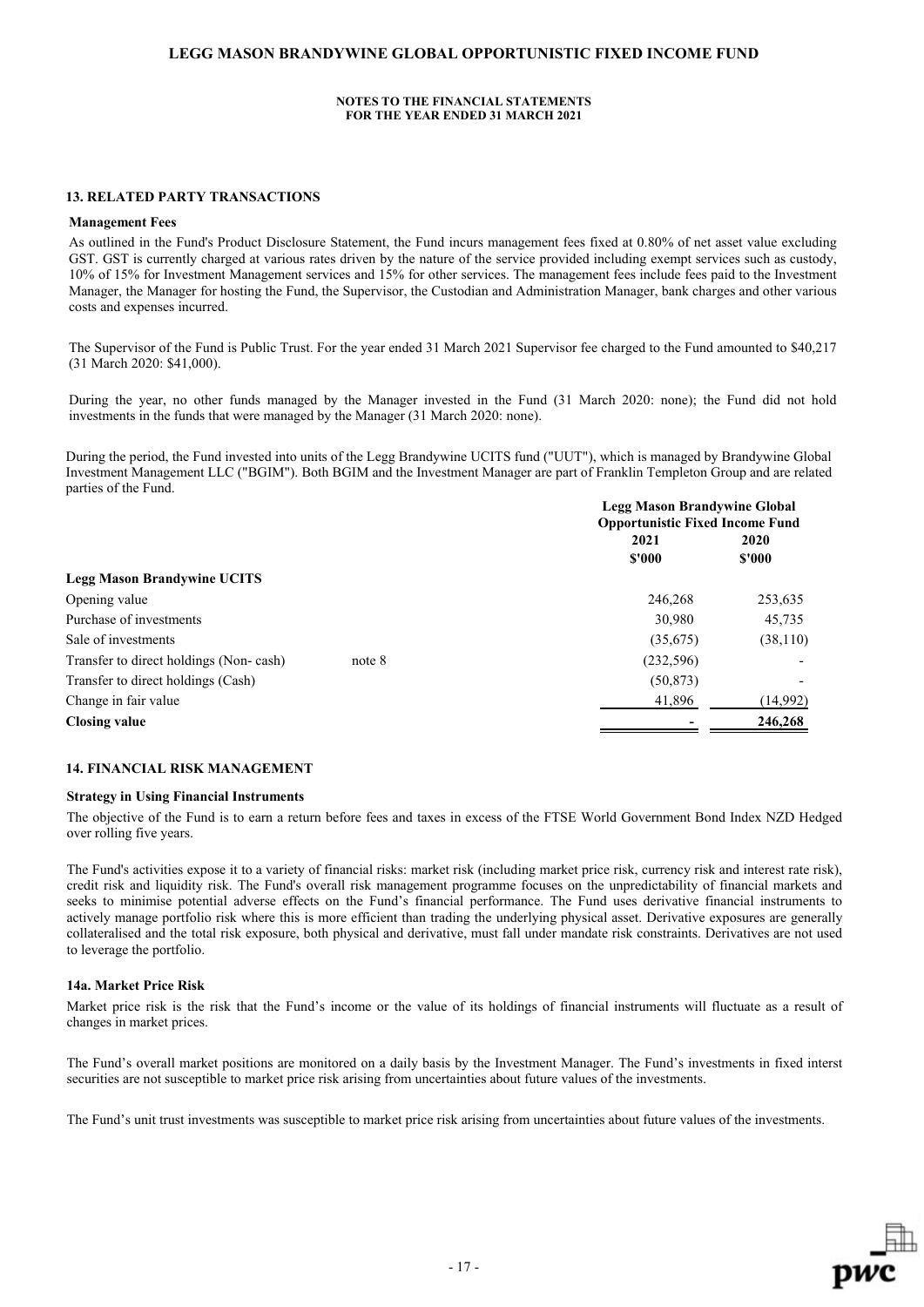### **14. FINANCIAL RISK MANAGEMENT (Continued)**

#### At 31 March 2020, the overall market exposures were as follows

| $\sim$                 | 2020       |               |
|------------------------|------------|---------------|
|                        | Fair value | $%$ of        |
|                        |            | investments   |
|                        | \$'000     | $\frac{0}{0}$ |
| Unit trust investments | 246,268    | 100           |
| <b>Total</b>           | 246,268    | 100           |

Had the market price in local currency of the underlying investments increased or decreased by 10% with all other variables held constant, the increase or decrease respectively in net investment income and the Unitholders' Funds would amount to the following:

|                        | 2020                                        |              |
|------------------------|---------------------------------------------|--------------|
|                        | <b>Profit or loss or Unitholders' Funds</b> |              |
|                        | 10% increase                                | 10% decrease |
|                        | \$'000                                      | \$'000       |
| Unit trust investments | 24,627                                      | (24,627)     |

The Manager believes the 10% market price movement assumption to be management's best estimate of reasonable possible change in current market condition.

The Fund also manages its exposure to market risk by analysing the investments by industrial sector. At 31 March 2021 the Fund's overall industry concentration exposures were as follows:

### **Sector**

|                               | 2021              |                       |
|-------------------------------|-------------------|-----------------------|
|                               | <b>Fair value</b> | $%$ of<br>investments |
|                               | \$'000            | $\frac{0}{0}$         |
| Government                    | 214,821           | 76.04                 |
| Corporate                     |                   |                       |
| <b>Financial Institutions</b> |                   |                       |
| Banking                       | 22,305            | 7.90                  |
| Finance companies             | 6,110             | 2.16                  |
| Industrial                    |                   |                       |
| Energy                        | 22,087            | 7.82                  |
| Transportation                | 5,819             | 2.06                  |
| Manufacture                   | 9,052             | 3.20                  |
| Securitised                   |                   |                       |
| Residential mortgage          | 2,326             | 0.82                  |
| <b>Total</b>                  | 282,520           | 100.00                |

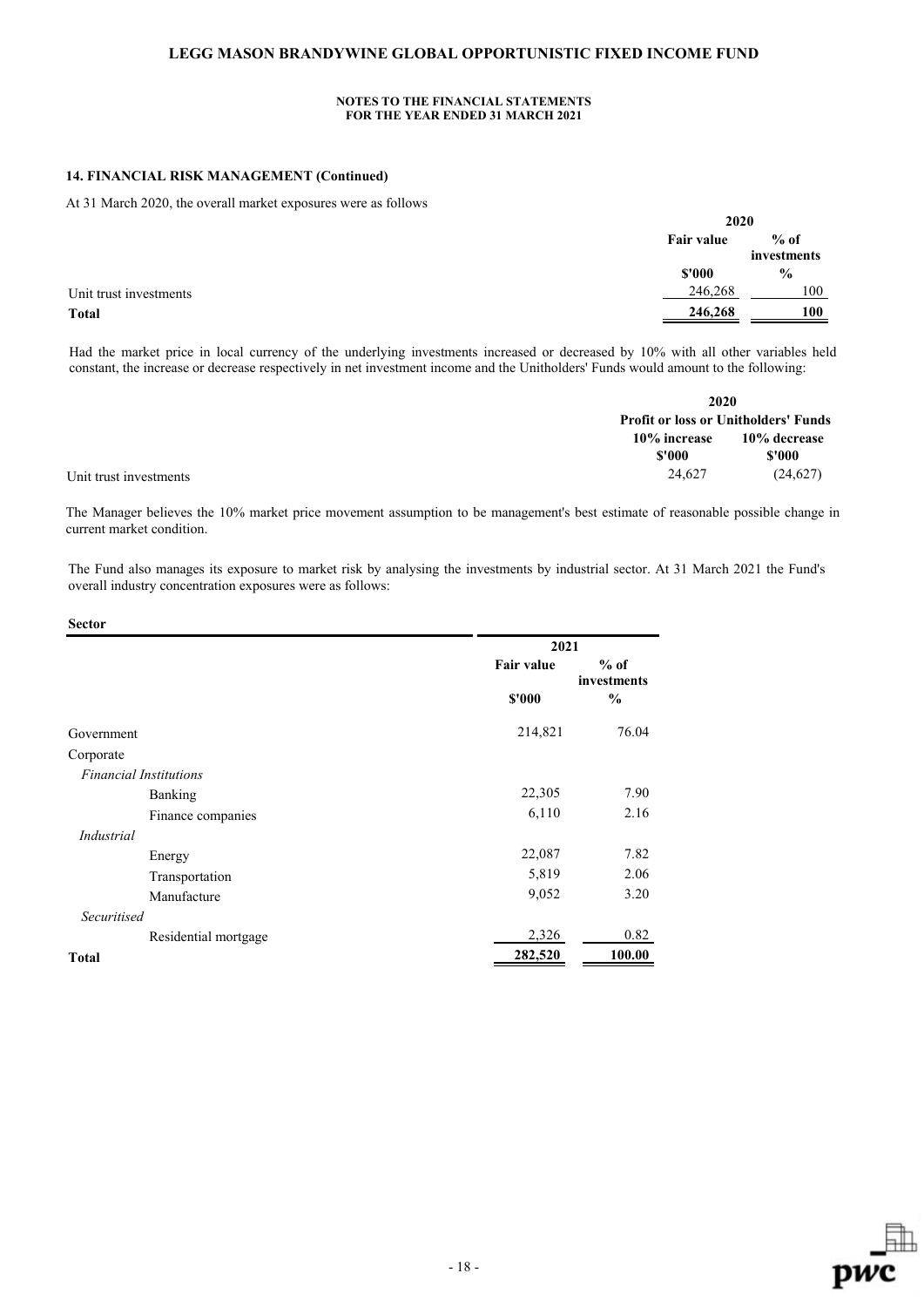### **NOTES TO THE FINANCIAL STATEMENTS FOR THE YEAR ENDED 31 MARCH 2021**

### **14. FINANCIAL RISK MANAGEMENT (Continued)**

#### **14b. Currency Risk**

**2021**

Currency risk is the risk that the value of the financial instruments or foreign cash will fluctuate due to changes in foreign exchange rates.

The Fund predominantly invests in international fixed interest securities and therefore is subject to risk due to fluctuations in the prevailing currency exchange rate. A change in exchange rates would impact the New Zealand dollar equivalent market value of the Fund's underlying investments.

The Fund enters into forward exchange contracts designed to economically hedge the currency exposure of the underlying investments. The foreign exchange contracts are held to mitigate the currency exposure by aiming to be fully hedged to the New Zealand dollars. The Investment Manager has a limited discretion to take some currency risk within the overall risk constraint of the portfolio. Accordingly at any point in time currency risk is limited to the currency market movement on the unhedged portion of the portfolio, typically recent gains and losses that have not been hedged.

The portfolios within the Fund are to be economically hedged up to 100%.

The foreign exchange risk disclosures have been prepared on the basis of the Fund's direct investments and not on a full look through basis for investments held indirectly through other funds.

At 31 March 2020, the Fund invested in an underlying offshore fund and was fully hedged back to NZD, therefore, the currency risk for prior year was insignificant.

| 2021                                   |             |             |                          |             |                          |              |               |
|----------------------------------------|-------------|-------------|--------------------------|-------------|--------------------------|--------------|---------------|
|                                        | <b>AUD</b>  | <b>CAD</b>  | <b>EUR</b>               | <b>GBP</b>  | <b>JPY</b>               | <b>USD</b>   | <b>Others</b> |
|                                        | <b>SOO0</b> | <b>SOOO</b> | <b>SOOO</b>              | <b>SOOO</b> | <b>SOOO</b>              | <b>\$000</b> | <b>\$000</b>  |
| <b>Monetary assets and liabilities</b> |             |             |                          |             |                          |              |               |
| Foreign cash and cash equivalents      |             |             |                          |             | $\overline{\phantom{a}}$ | 6.749        | 50            |
| Margin accounts                        |             |             |                          |             | $\overline{\phantom{a}}$ | 1.409        |               |
| Receivables/(Payables)                 | 151         |             | $\overline{\phantom{a}}$ | 17          | $\overline{\phantom{a}}$ | 680          | 1,386         |
| Interest bearing securities            | 12,065      | 3.087       | 53                       | 15,417      |                          | 174,198      | 77,700        |
|                                        | 12,216      | 3,094       | 53                       | 15,434      |                          | 183,036      | 79,136        |
| Forward foreign exchange contracts     |             |             |                          |             |                          |              |               |
| Notional value                         | (16, 580)   | 9,066       | (84,010)                 | (15, 372)   | (36,211)                 | (239, 528)   | 95,191        |

| 2021       | <b>Monetary assets and liabilities</b> |                           |                           |                           |
|------------|----------------------------------------|---------------------------|---------------------------|---------------------------|
|            | <b>Profit or loss</b>                  |                           | <b>Unitholders' Fund</b>  |                           |
|            | 10%<br>increase<br>\$'000              | 10%<br>decrease<br>\$'000 | 10%<br>increase<br>\$'000 | 10%<br>decrease<br>\$'000 |
| <b>AUD</b> | 436                                    | (436)                     | 436                       | (436)                     |
| <b>CAD</b> | (1,216)                                | 1,216                     | (1,216)                   | 1,216                     |
| <b>EUR</b> | 8,396                                  | (8,396)                   | 8,396                     | (8,396)                   |
| <b>GBP</b> | (6)                                    | 6                         | (6)                       | 6                         |
| <b>JPY</b> | 3,621                                  | (3,621)                   | 3,621                     | (3,621)                   |
| <b>USD</b> | 5,649                                  | (5,649)                   | 5,649                     | (5,649)                   |
| Other      | (17, 433)                              | 17,433                    | (17, 433)                 | 17,433                    |

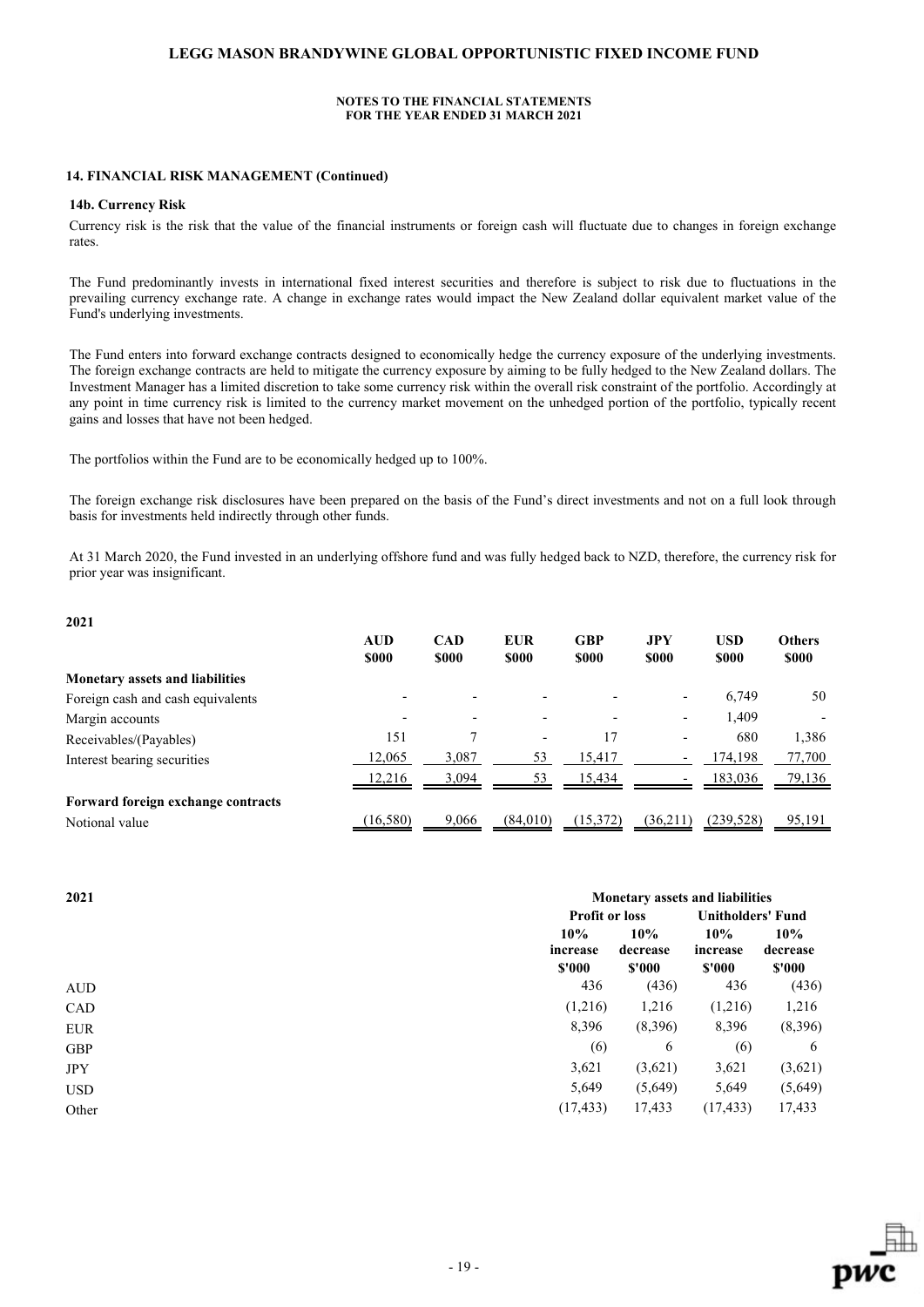### **14. FINANCIAL RISK MANAGEMENT (Continued)**

#### **14c. Interest Rate Risk**

Interest rate risk is the risk that the fair value or future cash flows of a financial instrument will fluctuate because of changes in market interest rates.

The Fund holds investments in international fixed interest securities and so is exposed to risks arising from the fluctuations in the prevailing levels of market interest rates which impact its financial position and cash flows. Interest rate risk is actively managed within the terms of the investment guidance for the Fund as agreed with the Manager.

In accordance with the Fund's policy, the Investment Manager monitors and the Manager reviews the Fund's overall interest sensitivity on a regular basis.

The following table analyses the Fund's interest rate risk exposure. The analysis has been prepared on the basis of the remaining period to contractual repricing or maturity dates.

|                                                      | 2021                         |                     |                   |                                                       |                           |                        |
|------------------------------------------------------|------------------------------|---------------------|-------------------|-------------------------------------------------------|---------------------------|------------------------|
|                                                      | Within 6<br>months<br>\$'000 | 12 months<br>\$'000 | 2 years<br>\$'000 | Between 6- Between 1- Between 2-<br>5 years<br>\$'000 | Over 5<br>vears<br>\$'000 | <b>Total</b><br>\$'000 |
| <b>Financial assets</b>                              |                              |                     |                   |                                                       |                           |                        |
| Cash and cash equivalents                            | 8.231                        |                     |                   |                                                       |                           | 8.231                  |
| Interest-bearing securities                          | 10,929                       | 4,857               | 148,174           | 18,700                                                | 99,860                    | 282,520                |
| Total financial assets subject to interest rate risk | 19,160                       | 4,857               | 148,174           | 18,700                                                | 99,860                    | 290,751                |

|                                                      | 2020             |        |                                                             |        |        |                                                                           |  |
|------------------------------------------------------|------------------|--------|-------------------------------------------------------------|--------|--------|---------------------------------------------------------------------------|--|
|                                                      | months<br>\$'000 | \$'000 | 12 months 12 months 12 months 12 months 12 months<br>\$'000 | \$'000 | \$'000 | Within 6 Between 6- Between 6- Between 6- Between 6- Between 6-<br>\$'000 |  |
| <b>Financial assets</b>                              |                  |        |                                                             |        |        |                                                                           |  |
| Cash and cash equivalents                            | 8.108            |        |                                                             |        |        | 8.108                                                                     |  |
| Total financial assets subject to interest rate risk | 8.108            |        |                                                             |        |        | 8.108                                                                     |  |

The table below show the sensitivity of the Fund's profit or loss and equity to a reasonably possible change in interest rates with all other variables remaining constant. The sensitivity of the income statement is the effect of the assumed changes in interest rates on:

1) The interest income for the period based on floating rate financial assets held as at 31 March 2021.

2) Changes in fair value of investments for the period based on revaluing fixed rate financial assets as at 31 March 2021.

|                             |                                           | <b>31 March 2021</b>                      |                                                        |                                           |  |  |  |
|-----------------------------|-------------------------------------------|-------------------------------------------|--------------------------------------------------------|-------------------------------------------|--|--|--|
|                             | <b>Sensitivity of interest income</b>     |                                           | Sensitivity of changes in fair<br>value of investments |                                           |  |  |  |
|                             | 100 basis<br>points<br>increase<br>\$'000 | 100 basis<br>points<br>decrease<br>\$'000 | 100 basis<br>points<br>increase<br>\$'000              | 100 basis<br>points<br>decrease<br>\$'000 |  |  |  |
| Cash and cash equivalents   | 83                                        | (83)                                      |                                                        |                                           |  |  |  |
| Interest bearing securities | 1,206                                     | (1,206)                                   | (9,797)                                                | 11,141                                    |  |  |  |

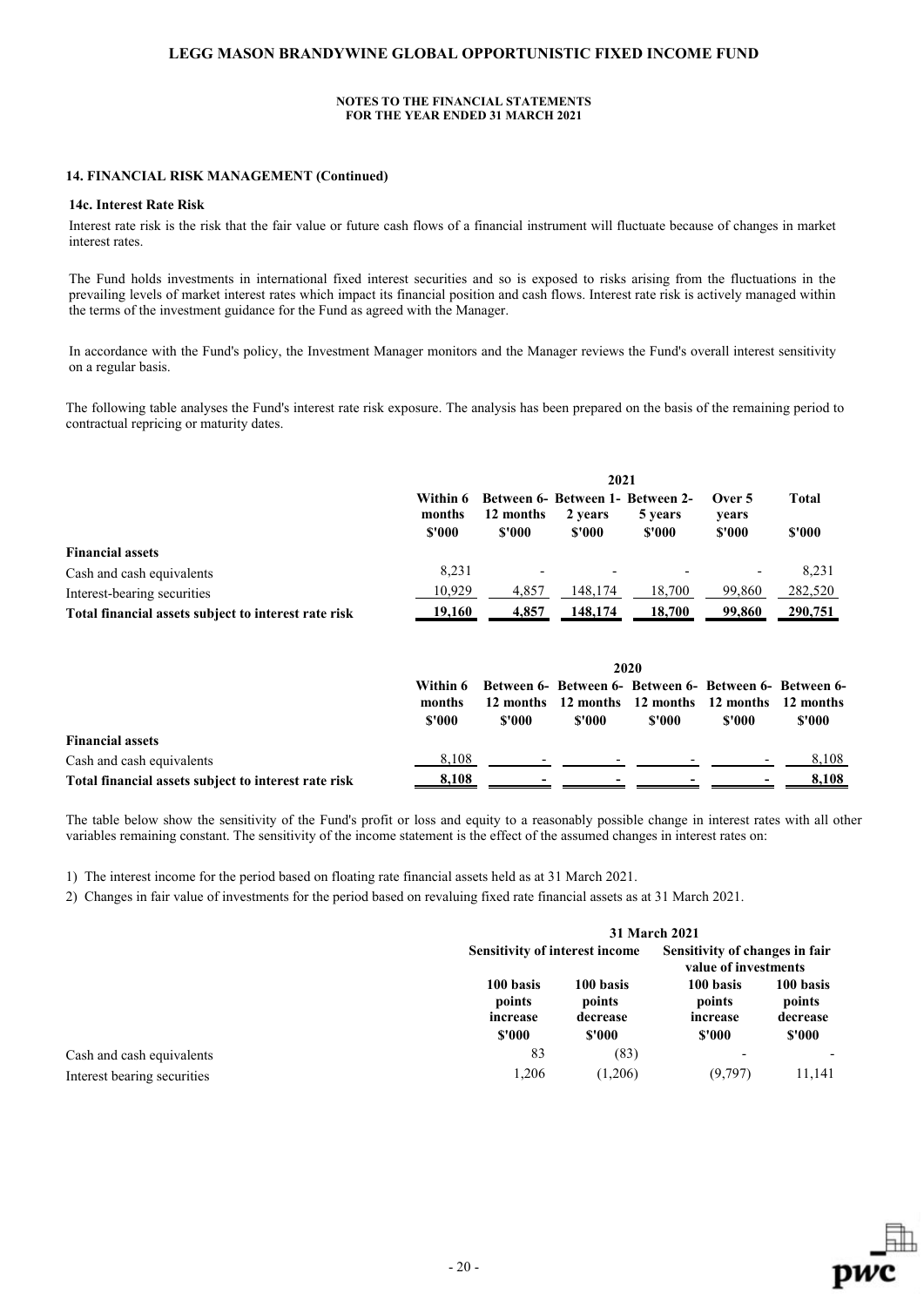### **NOTES TO THE FINANCIAL STATEMENTS FOR THE YEAR ENDED 31 MARCH 2021**

### **14. FINANCIAL RISK MANAGEMENT (Continued)**

### **14d. Credit Risk**

Credit risk represents the risk that a counterparty to the financial instrument will fail to perform contractual obligations under a contract and cause the Fund to incur a loss.

With respect to credit risk arising from the financial assets of the Fund, the Fund's exposure to credit risk arises from the default of the counterparty, with the current exposure equal to the fair value of these instruments as disclosed in the Statement of Financial Position. This does not represent the maximum risk exposure that could arise in the future as a result of changes in values, but best represents the current maximum exposure at the reporting date.

There are no financial assets that are past due or impaired, or would otherwise be past due or impaired except for the terms having been renegotiated.

The Fund's cash and cash equivalents balances are held with ANZ AA- (Standard & Poor's ("S&P") credit rating) (31 March 2020: Westpac (AA- S&P credit rating) and BNP Paribas Securities Services (A+ S&P credit rating) (31 March 2020: A+).

At 31 March 2021 substantially all assets are placed in custody with BNP Paribas, which has a S&P credit rating of A+ (31 March 2020:  $A+$ ).

At 31 March 2021, all amounts due from brokers, cash and short-term deposits are held with counterparties with a credit rating of A or higher and are due to be settled within 1 month. The Manager considers the probability of default to be close to zero as these instruments have a low risk of default and the counterparties have a strong capacity to meet their contractual obligations in the near term. As a result, no loss allowance has been recognised based on 12-month expected credit losses as any such impairment would be wholly insignificant to the Fund.

### **31 March 2021**

|                                          | AAA to AA-<br>\$'000 | $A+$ to $A-$<br>\$'000 | $$^{\prime}000$ | BBB+ to B- Less than B-<br>\$'000 | No rated<br>\$'000 | <b>Total</b><br>\$'000 |
|------------------------------------------|----------------------|------------------------|-----------------|-----------------------------------|--------------------|------------------------|
| Overseas and local government securities | 137,121              | 14.576                 | 63,124          |                                   |                    | 214.821                |
| Other overseas fixed interest securities | 3.509                | 13.926                 | 50,264          |                                   |                    | 67,699                 |
| Forward foreign exchange contracts       | 3.316                | 366                    |                 |                                   |                    | 3,682                  |
|                                          | 143,946              | 28,868                 | 113,388         |                                   |                    | 286,202                |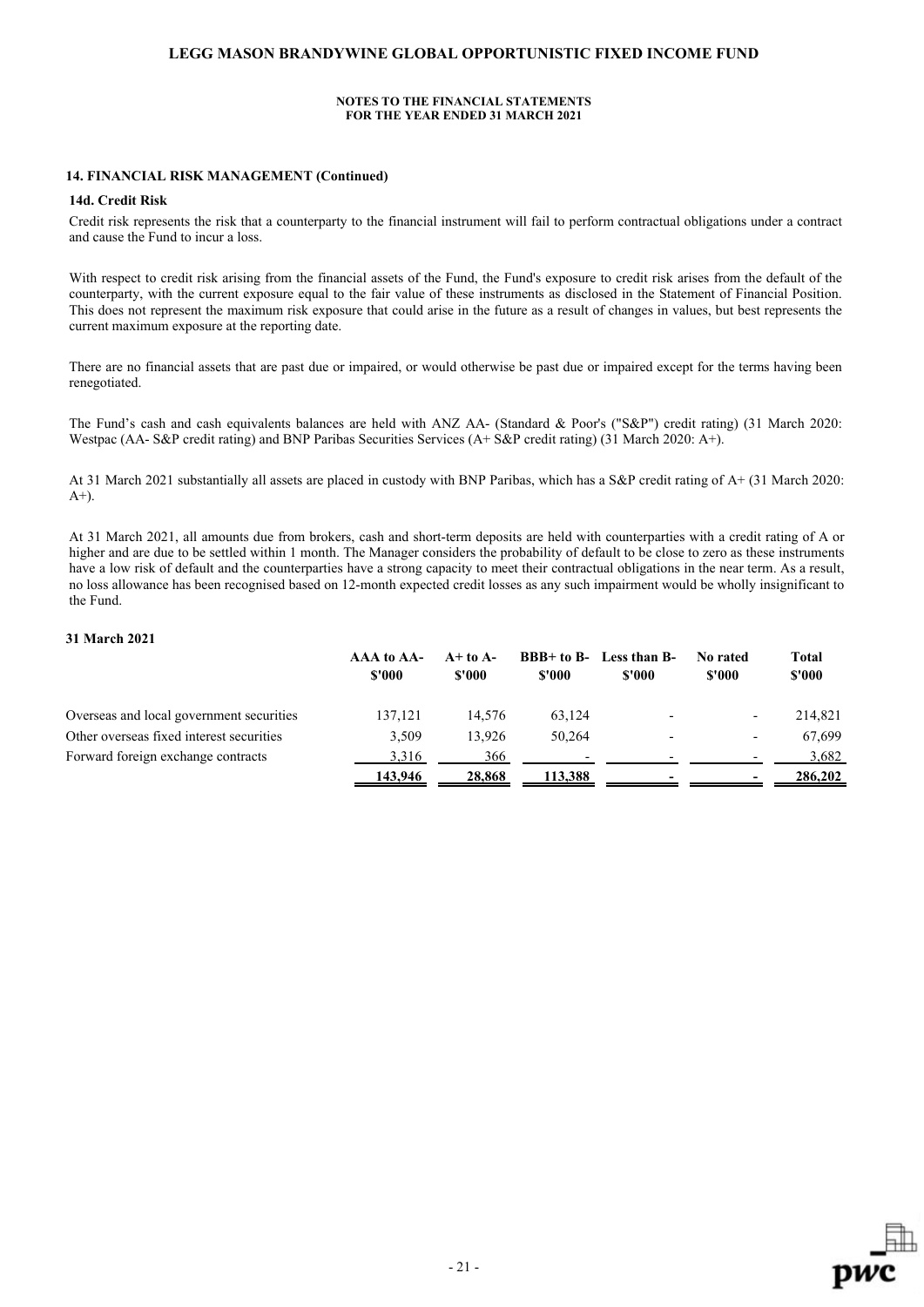### **14. FINANCIAL RISK MANAGEMENT (Continued)**

# **14e. Liquidity Risk**

Liquidity risk is the risk that the Fund will not be able to meet its financial obligations as they fall due.

The liquidity risk of the Fund is assessed with reference to liquidity of the underlying assets and securities. The Manager then establishes an appropriate application and redemption frequency for the Fund. The Fund invests predominantly in liquid securities and hence has daily applications and redemptions. Market conditions can, however, change resulting in some assets becoming difficult to sell. Hence if the Fund were to experience liquidity problems the Manager may defer or suspend redemptions for a period of time.

The table below analyses the Fund's financial liabilities into relevant maturity groupings based on the remaining period at the reporting date to the contractual maturity date. The amounts in the table are the contractual undiscounted cash flows.

|                                     |                                                            |                                                                 |            |                   |                    | 2021                              |                         |                                             |                 |
|-------------------------------------|------------------------------------------------------------|-----------------------------------------------------------------|------------|-------------------|--------------------|-----------------------------------|-------------------------|---------------------------------------------|-----------------|
|                                     | <b>Statement of</b><br><b>Financial</b><br><b>Position</b> | Contractual<br>cash flows                                       |            | Within 30<br>days |                    | Between 1-2 Between 3-6<br>months | months                  | Between 7-<br>12 months                     | Over 1 year     |
|                                     | <b>\$000</b>                                               | <b>\$000</b>                                                    |            | <b>\$000</b>      |                    | <b>\$000</b>                      | \$000                   | \$000                                       | <b>SOOO</b>     |
| Assets                              |                                                            |                                                                 |            |                   |                    |                                   |                         |                                             |                 |
| Cash and cash equivalents           | 8,231                                                      |                                                                 | 8,231      | 8,231             |                    |                                   |                         |                                             |                 |
| Margin accounts                     | 1,409                                                      |                                                                 | 1,409      | 1,409             |                    |                                   |                         |                                             |                 |
| Receivables                         | 28                                                         |                                                                 | 28         |                   | 28                 |                                   |                         |                                             |                 |
|                                     | 9,668                                                      |                                                                 | 9,668      | 9,668             |                    |                                   |                         |                                             |                 |
| <b>Liablities</b>                   |                                                            |                                                                 |            |                   |                    |                                   |                         |                                             |                 |
| Payables                            | 5,506                                                      |                                                                 | 5,506      | 5,506             |                    |                                   |                         |                                             |                 |
|                                     | 5,506                                                      |                                                                 | 5,506      | 5,506             |                    |                                   |                         |                                             |                 |
|                                     |                                                            |                                                                 |            |                   |                    | 2020                              |                         |                                             |                 |
|                                     | <b>Statement of</b><br>Financial<br><b>Position</b>        | Contractual<br>cash flows                                       |            | Within 30<br>days |                    | Between 1-3<br>months             | Between 4 -<br>6 months | Between 7 -<br>12 months                    | Over 1 year     |
|                                     | \$000                                                      | <b>\$000</b>                                                    |            | \$000             |                    | \$000                             | \$000                   | \$000                                       | \$000           |
| <b>Assets</b>                       |                                                            |                                                                 |            |                   |                    |                                   |                         |                                             |                 |
| Cash and cash equivalents           | 8,108                                                      |                                                                 | 8,108      | 8,108             |                    |                                   |                         |                                             |                 |
|                                     | 8,108                                                      |                                                                 | 8,108      | 8,108             |                    |                                   |                         |                                             |                 |
| <b>Liabilities</b>                  |                                                            |                                                                 |            |                   |                    |                                   |                         |                                             |                 |
| Payables                            | 8,451                                                      |                                                                 | 8,451      | 8,451             |                    |                                   |                         |                                             |                 |
|                                     | 8,451                                                      |                                                                 | 8,451      | 8,451             |                    |                                   |                         |                                             |                 |
| 31 March 2021                       |                                                            | <b>Statement Contractual</b><br>of Financial<br><b>Position</b> | cash flows |                   | Within 6<br>months | 12 months                         | 2 years                 | Between 6- Between 1- Between 2-<br>5 years | Over 5<br>years |
| <b>Derivatives Held for Trading</b> |                                                            | \$000                                                           | \$000      |                   | \$000              | \$000                             | \$000                   | \$000                                       | \$000           |
| Assets                              |                                                            |                                                                 |            |                   |                    |                                   |                         |                                             |                 |
| Foreign forward exchange contracts  |                                                            | 3,682                                                           |            |                   |                    |                                   |                         |                                             |                 |
| Inflow                              |                                                            |                                                                 | 246,917    |                   | 246,917            |                                   |                         |                                             |                 |
| Outflow                             |                                                            |                                                                 | (243, 180) |                   | (243, 180)         |                                   |                         |                                             |                 |
| <b>Liabilities</b>                  |                                                            |                                                                 |            |                   |                    |                                   |                         |                                             |                 |
| Foreign forward exchange contracts  |                                                            | 11,424                                                          |            |                   |                    |                                   |                         |                                             |                 |
| Inflow                              |                                                            |                                                                 | 375,021    |                   | 375,021            |                                   |                         |                                             |                 |
| Outflow                             |                                                            |                                                                 | (386, 458) |                   | (386, 458)         |                                   |                         |                                             |                 |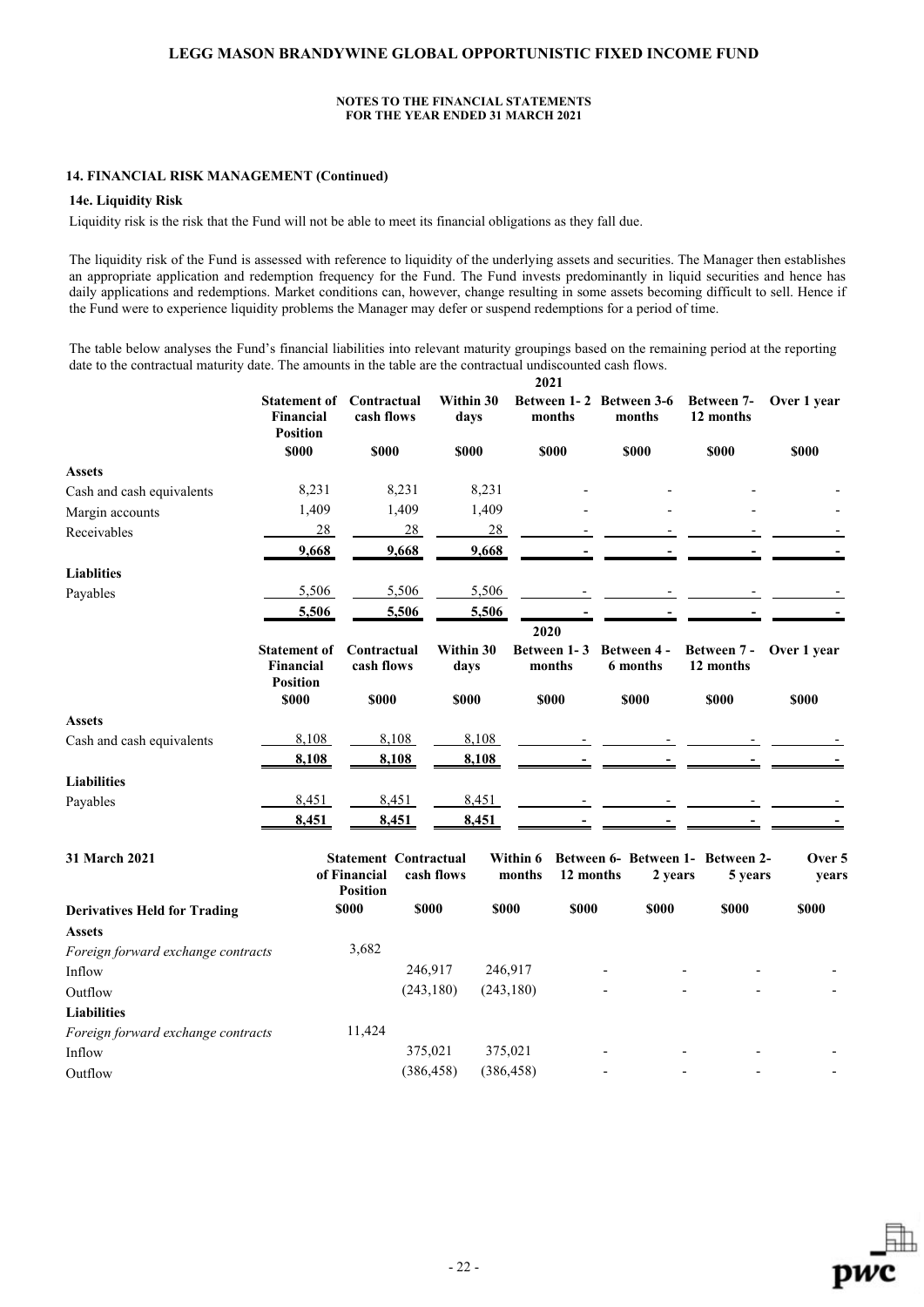### **NOTES TO THE FINANCIAL STATEMENTS FOR THE YEAR ENDED 31 MARCH 2021**

### **14. FINANCIAL RISK MANAGEMENT (Continued)**

#### **14f. Fair Value of Financial Instruments**

The Fund measures fair values using the following fair value hierarchy that reflects the significance of the inputs used in making the measurements.

- Level 1 inputs are quoted prices (unadjusted) in active markets for identical assets or liabilities that the entity can access at the measurement date;
- Level 2 inputs are inputs other than quoted prices included within Level 1 that are observable for the asset or liability, either directly or indirectly; and
- Level 3 inputs are unobservable inputs for the asset or liability.

The following table analyses financial instruments measured at fair value at the reporting date by the level in the fair value hierarchy into which the fair value measured at 31 March 2021 and 31 March 2020.

|                                                       | 2021              |                   |                   |                        |  |  |  |
|-------------------------------------------------------|-------------------|-------------------|-------------------|------------------------|--|--|--|
| Financial assets at fair value through profit or loss | Level 1<br>\$'000 | Level 2<br>\$'000 | Level 3<br>\$'000 | <b>Total</b><br>\$'000 |  |  |  |
| <b>Investment</b> securities                          |                   |                   |                   |                        |  |  |  |
| International fixed interest securities               |                   | 282,520           |                   | 282,520                |  |  |  |
| Derivatives                                           |                   |                   |                   |                        |  |  |  |
| Forward foreign exchange contracts                    |                   | 3,682             |                   | 3,682                  |  |  |  |
|                                                       |                   | 286,202           |                   | 286,202                |  |  |  |
| <b>Financial liabilities</b>                          |                   |                   |                   |                        |  |  |  |
| Derivatives:                                          |                   |                   |                   |                        |  |  |  |
| Forward foreign exchange contracts                    |                   | 11,424            |                   | 11,424                 |  |  |  |
|                                                       |                   | 11,424            |                   | 11,424                 |  |  |  |
|                                                       |                   |                   | 2020              |                        |  |  |  |
|                                                       | <b>Level 1</b>    | <b>Level 2</b>    | Level 3           | Total                  |  |  |  |
| Financial assets at fair value through profit or loss | \$'000            | \$'000            | \$'000            | \$'000                 |  |  |  |
| <i>Investment securities</i>                          |                   |                   |                   |                        |  |  |  |
| Overseas fixed interest unit trusts                   |                   | 246,268           |                   | 246,268                |  |  |  |
|                                                       |                   | 246,268           |                   | 246,268                |  |  |  |

The fair value of fixed interest securities at the reporting date are based on quoted market prices or binding dealer price quotations. The government fixed interest securities and corporate fixed interest bonds are included within level 2.

The fair value of units held in managed investment funds is determined by reference to published bid prices being the redemption price established by the underlying fund's manager and are included within level 2.

The Fund uses widely recognised valuation models for determining fair values of over-the-counter derivatives. For these financial instruments, inputs into models are market observable and are therefore included within level 2. The fair values of forward foreign exchange contracts are calculated by reference to current exchange rates for contracts with similar maturity and risk profiles and is included in the within level 2.

Due to their short term nature, carrying amounts of cash and cash equivalents, margin accounts, receivables and payables stated in the Statement of Financial Position approximate their fair value.

#### *Transfers between levels of the fair value hierarchy*

There were no transfers between levels in the year ended 31 March 2021 (31 March 2020: none).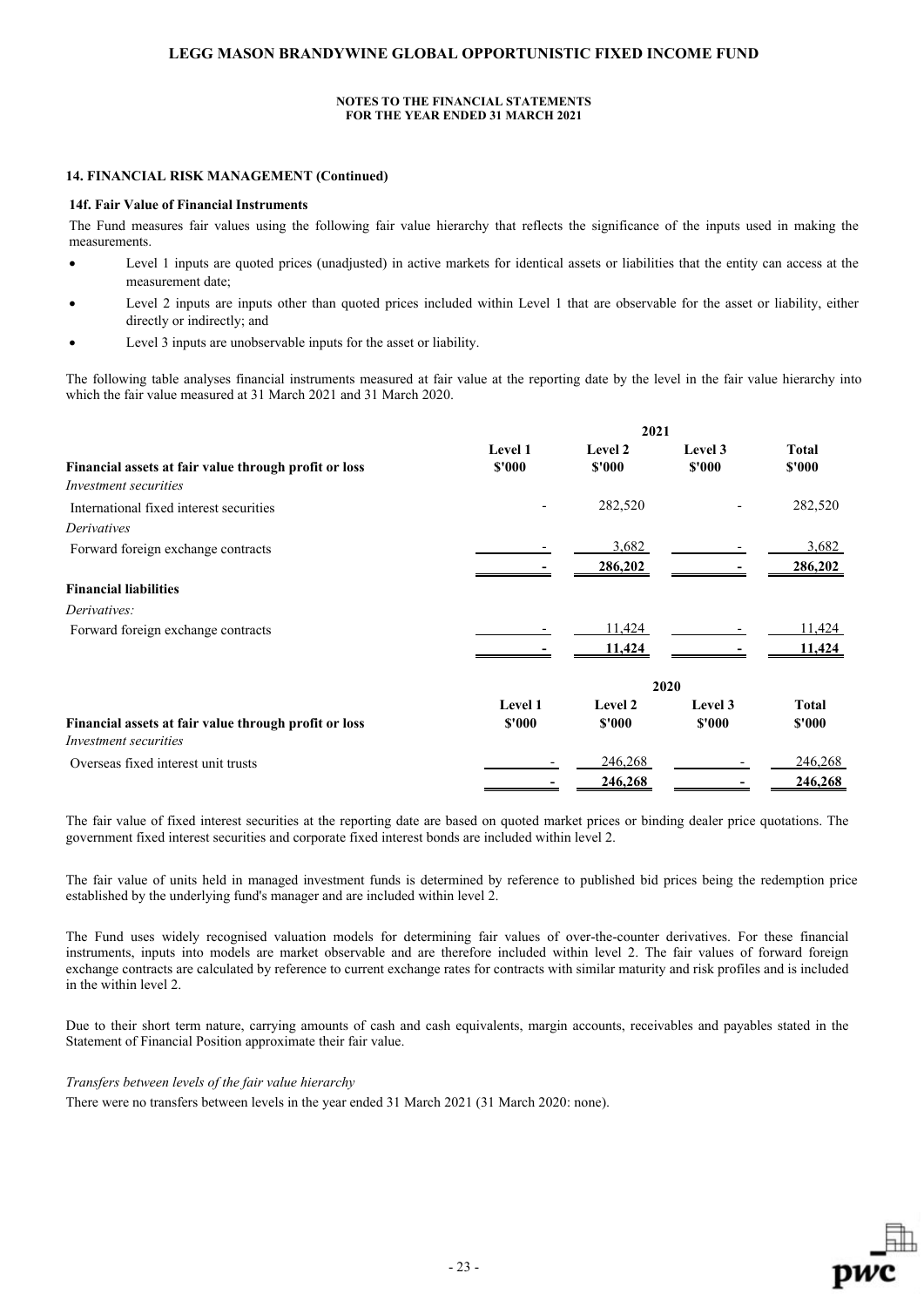### **14. FINANCIAL RISK MANAGEMENT (Continued)**

### **14g. Financial Assets and Liabilities Subject to Offsetting, Enforceable Master Netting Arrangements and Similar Agreements**

The Fund holds derivative financial instruments.

The following table presents the recognised financial assets and liabilities that are subject to offsetting, or other similar arrangements but not offset, as at 31 March 2021. **31 March 2021**

|                                    | 31 March 2021                                  |                                                                  |                                                                                                                                                                                    |                                                                           |                                    |                        |
|------------------------------------|------------------------------------------------|------------------------------------------------------------------|------------------------------------------------------------------------------------------------------------------------------------------------------------------------------------|---------------------------------------------------------------------------|------------------------------------|------------------------|
|                                    |                                                |                                                                  |                                                                                                                                                                                    | Related amounts not set-<br>off in the statement of<br>financial position |                                    |                        |
|                                    | Gross<br>amounts of<br>recognised<br>financial | instruments instruments<br>statement of<br>financial<br>position | <b>Gross Net amounts</b><br>amounts of of financial instruments<br>recognised instruments<br>financial presented in<br>the<br>set-off in the statement of<br>financial<br>position | Financial                                                                 | collateral<br>received/<br>pledged | <b>Cash</b> Net amount |
|                                    | \$'000                                         | \$'000                                                           | \$'000                                                                                                                                                                             | \$'000                                                                    | \$'000                             | \$'000                 |
| <b>Financial assets</b>            |                                                |                                                                  |                                                                                                                                                                                    |                                                                           |                                    |                        |
| Derivatives - FFX Contracts        | 3,682                                          |                                                                  | 3,682                                                                                                                                                                              | (615)                                                                     |                                    | 3,067                  |
| <b>Total financial assets</b>      | 3,682                                          |                                                                  | 3,682                                                                                                                                                                              | (615)                                                                     |                                    | 3,067                  |
| <b>Financial liabilitiies</b>      |                                                |                                                                  |                                                                                                                                                                                    |                                                                           |                                    |                        |
| Derivatives - FFX Contracts        | 11,424                                         |                                                                  | 11,424                                                                                                                                                                             | (615)                                                                     | (110)                              | 10,699                 |
| <b>Total financial liabilities</b> | 11,424                                         |                                                                  | 11,424                                                                                                                                                                             | (615)                                                                     | (110)                              | 10,699                 |

### **15. CONTINGENT LIABILITIES AND COMMITMENTS**

The Fund had no material commitments or contingencies at 31 March 2021 (31 March 2020: nil).

### **16. EVENTS SUBSEQUENT TO BALANCE DATE**

No significant events occurred after balance date.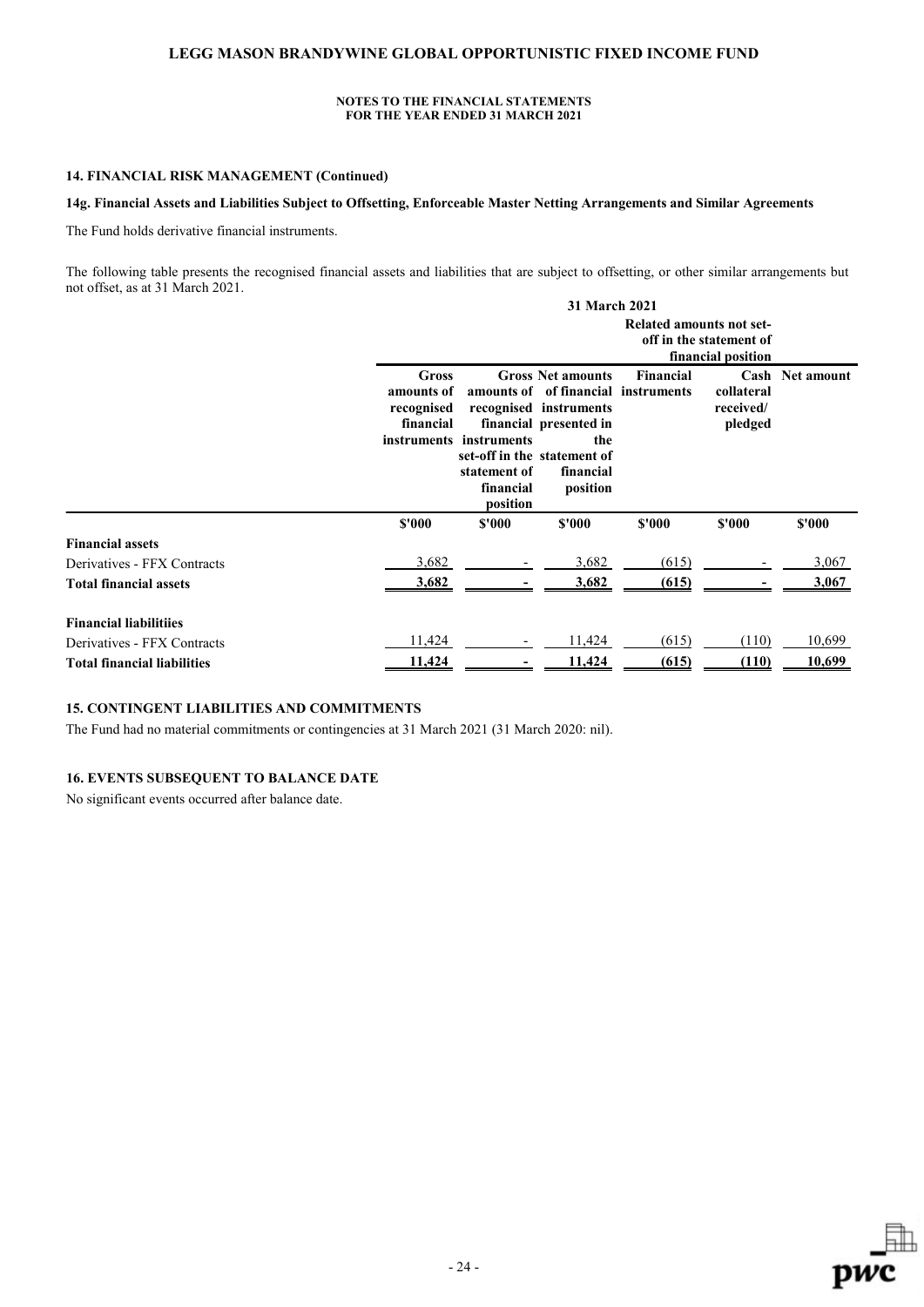

# Independent auditor's report

To the unitholders of Legg Mason Brandywine Global Opportunistic Fixed Income Fund (the Fund)

### **Our opinion**

In our opinion, the accompanying financial statements of the Fund present fairly, in all material respects, the financial position of the Fund as at 31 March 2021, its financial performance and its cash flows for the year then ended in accordance with New Zealand Equivalents to International Financial Reporting Standards (NZ IFRS) and International Financial Reporting Standards (IFRS).

### **What we have audited**

The Fund's financial statements comprise:

- the statement of financial position as at 31 March 2021;
- the statement of profit or loss and other comprehensive income for the year then ended;
- the statement of changes in unitholders' funds for the year then ended;
- the statement of cash flows for the year then ended; and
- the notes to the financial statements, which include significant accounting policies and other explanatory information.

### **Basis for opinion**

We conducted our audit in accordance with International Standards on Auditing (New Zealand) (ISAs (NZ)) and International Standards on Auditing (ISAs). Our responsibilities under those standards are further described in the Auditor's responsibilities for the audit of the financial statements section of our report.

We believe that the audit evidence we have obtained is sufficient and appropriate to provide a basis for our opinion.

### **Independence**

We are independent of the Fund in accordance with Professional and Ethical Standard 1 International Code of Ethics for Assurance Practitioners (including International Independence Standards) (New Zealand) (PES 1) issued by the New Zealand Auditing and Assurance Standards Board and the International Code of Ethics for Professional Accountants (including International Independence Standards) issued by the International Ethics Standards Board for Accountants (IESBA Code), and we have fulfilled our other ethical responsibilities in accordance with these requirements.

We have provided the following services to Implemented Investment Solutions Limited (the Manager): agreed upon procedures on the net tangible assets calculation, controls assurance reporting, registry compliance assurance, and the audit of the financial statements of the Manager and other funds managed by the Manager. Subject to certain restrictions, employees of the firm may invest in the Fund on normal market terms. These services and relationships have not impaired our independence as auditor of the Fund. Other than in our capacity as auditor, we have no other relationships with, or interests in, the Fund.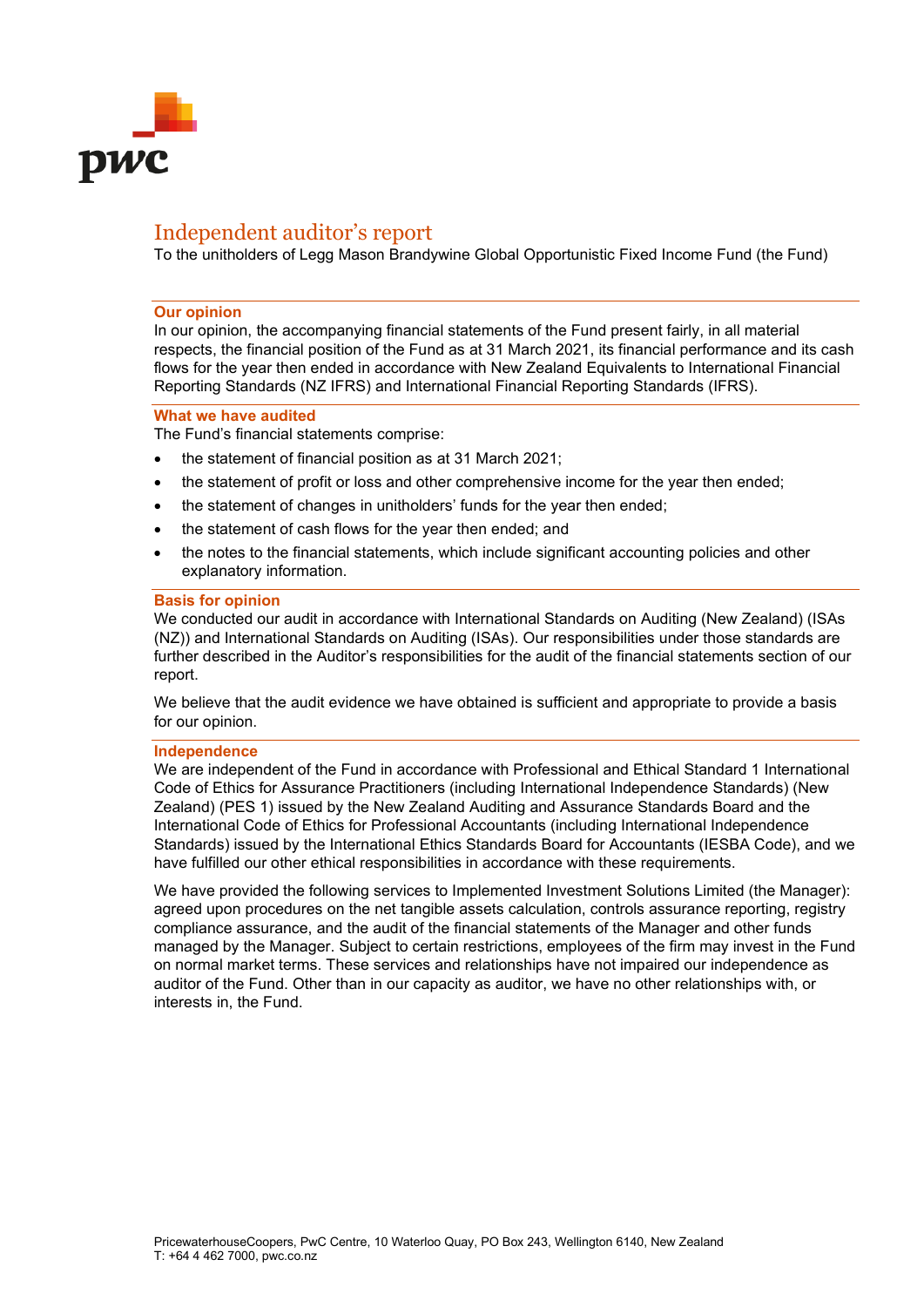

### **Key audit matters**

Key audit matters are those matters that, in our professional judgement, were of most significance in our audit of the financial statements of the current year. We have one key audit matter: Valuation and existence of financial assets and financial liabilities at fair value through profit or loss. This matter was addressed in the context of our audit of the financial statements as a whole, and in forming our opinion thereon, and we do not provide a separate opinion on this matter.

**Valuation and existence of financial assets and financial liabilities at fair value through profit or loss** Refer to note 4 in the financial statements for disclosures of financial assets and financial liabilities at fair value through profit or loss (financial

instruments). This was an area of focus for our audit as it represents the majority of the net assets of the Fund.

The fair value of the financial instruments that are not traded in an active market are determined using valuation techniques. The valuation technique depends on the underlying asset or liability and includes assumptions that are based on market conditions existing at 31 March 2021. Financial instruments with inputs to the valuation that are observable either directly or indirectly are categorised as level 2 in the fair value hierarchy.

The Fund's level 2 financial instruments include fixed interest securities and forward foreign exchange contracts.

For financial instruments quoted in foreign currencies, these are then translated to New Zealand dollars using the exchange rates at 31 March 2021.

Holdings of all financial instruments are either held by the Custodian on behalf of the Fund or entered into with counterparties.

We assessed the processes employed by the Manager and Administrator, for recording and valuing the financial instruments including the relevant controls operated by the third-party service organisations. The third-party service organisations include the Administrator and the Custodian.

Our assessment of the business processes included obtaining the internal control reports over custody and investment accounting provided by the third-party service organisations. We evaluated the evidence provided by the internal controls reports over the design and operating effectiveness of the key controls operated by the third-party service organisations for the year.

# **Valuation**

We used our own valuation experts to test the fair value of fixed interest securities using independent valuation models and reconciled inputs used to independent sources and available market data.

For investments in forward foreign exchange contracts we agreed the observable inputs to third party pricing sources and used our own valuation experts to test the fair value using independent valuation models.

We have assessed the reasonableness of the exchange rates used to translate financial instruments quoted in foreign currencies.

### **Existence**

We obtained confirmation from the Custodian and counterparties of the holdings of the financial instruments held by the Fund as at 31 March 2021.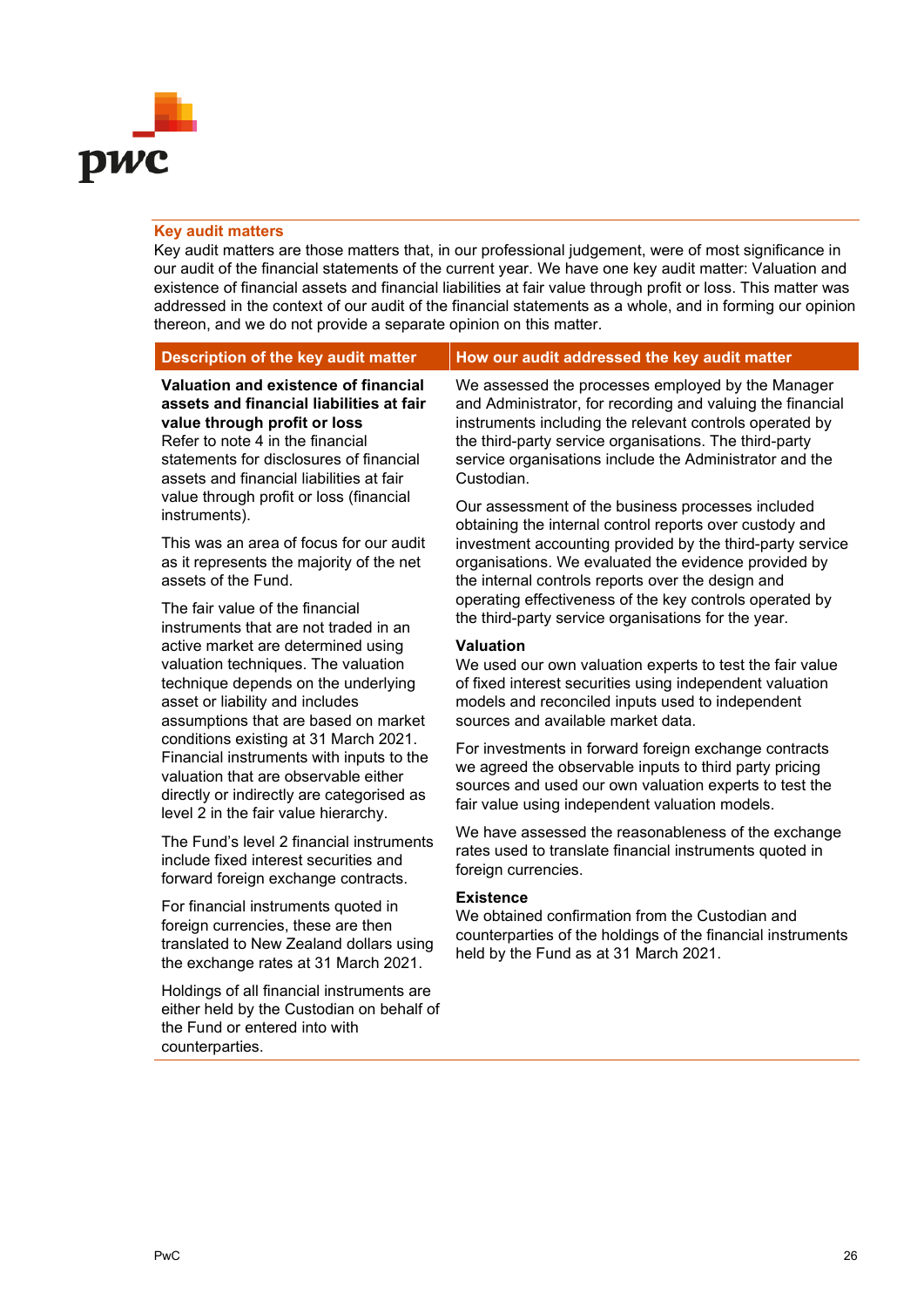

| Our audit approach<br><b>Overview</b> |                                                                                                                                                                                                                                                                            |
|---------------------------------------|----------------------------------------------------------------------------------------------------------------------------------------------------------------------------------------------------------------------------------------------------------------------------|
| <b>Materiality</b>                    | Our materiality for the Fund is calculated based on approximately 1%<br>of the unitholders' funds.                                                                                                                                                                         |
|                                       | We chose unitholders' funds as the benchmark because, in our view,<br>the objective of the Fund is to provide members with a total return on<br>the Fund's net assets, taking into account both capital and income<br>returns.                                             |
| Key audit matters                     | As reported above, because of the significance of the financial<br>instruments to the financial statements, we have determined that<br>there is one key audit matter: valuation and existence of financial<br>assets and liabilities at fair value through profit or loss. |

As part of designing our audit, we determined materiality and assessed the risks of material misstatement in the financial statements. In particular, we considered where management made subjective judgements; for example, in respect of significant accounting estimates that involved making assumptions and considering future events that are inherently uncertain. As in all of our audits, we also addressed the risk of management override of internal controls, including among other matters, consideration of whether there was evidence of bias that represented a risk of material misstatement due to fraud.

# **Materiality**

The scope of our audit was influenced by our application of materiality. An audit is designed to obtain reasonable assurance about whether the financial statements are free from material misstatement. Misstatements may arise due to fraud or error. They are considered material if, individually or in aggregate, they could reasonably be expected to influence the economic decisions of users taken on the basis of the financial statements.

Based on our professional judgement, we determined certain quantitative thresholds for materiality, including the overall materiality for the financial statements of the Fund as a whole as set out above. These, together with qualitative considerations, helped us to determine the scope of our audit, the nature, timing and extent of our audit procedures and to evaluate the effect of misstatements, both individually and in aggregate, on the financial statements of the Fund as a whole.

### **How we tailored our audit scope**

We tailored the scope of our audit in order to perform sufficient work to enable us to provide an opinion on the financial statements of the Fund as a whole, taking into account the structure of the Fund, the Fund's investments and the accounting and registry processes and controls.

The Manager is responsible for the governance and control activities of the Fund. The Fund's investments are held by a Custodian. The Manager has outsourced investment accounting (Administrator) and registry services (Registrar) to a third party service organisation.

In completing our audit, we performed relevant audit procedures over the control environment of the Manager, the Custodian, the Administrator and the Registrar to support our audit conclusions.

### **Other information**

The Manager is responsible for the other information. The other information comprises the information included in the annual report, but does not include the financial statements and our auditor's report thereon.

Our opinion on the financial statements does not cover the other information and we do not express any form of audit opinion or assurance conclusion thereon.